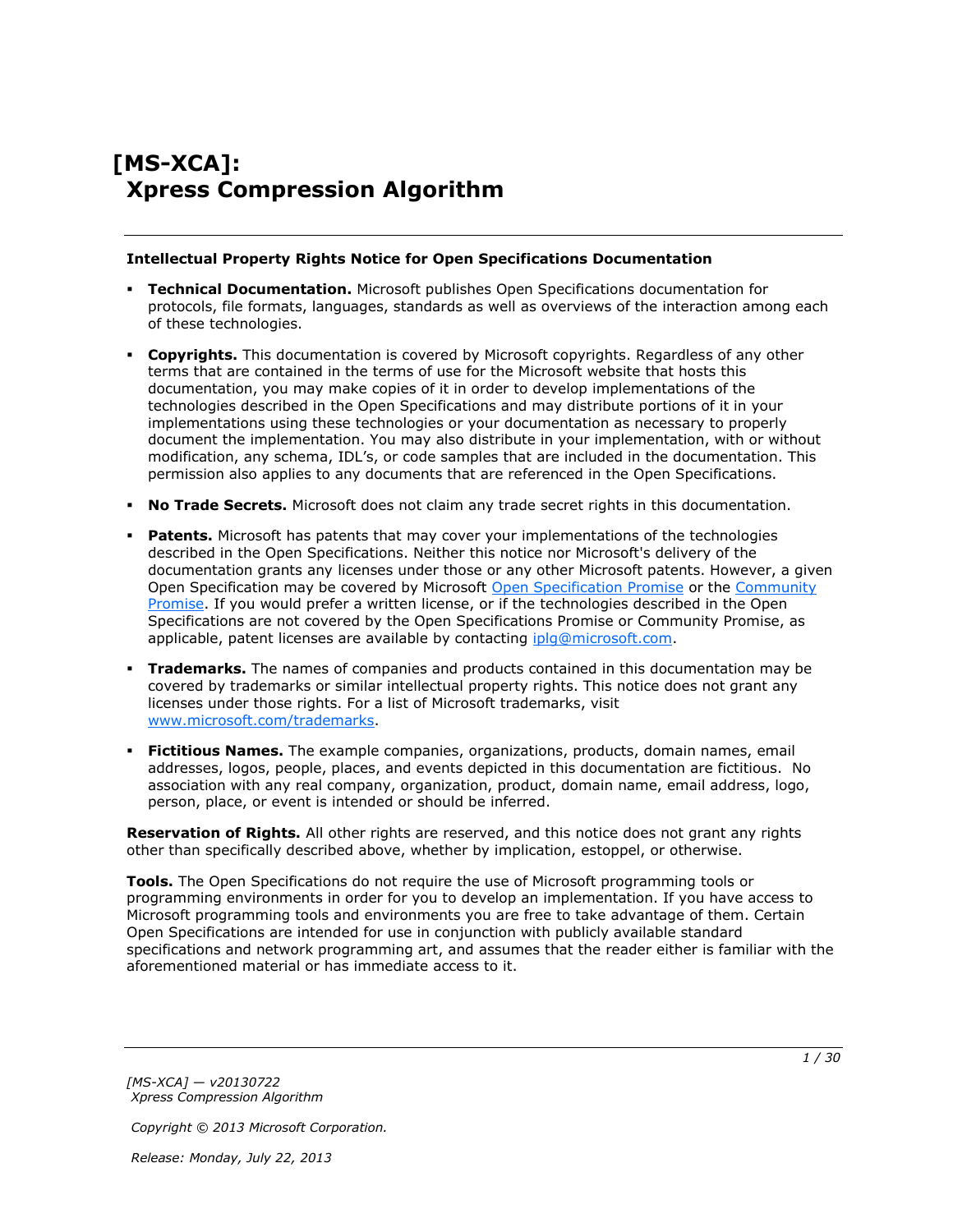# **Revision Summary**

| Date       | <b>Revision</b><br><b>History</b> | <b>Revision</b><br><b>Class</b>                                                              | <b>Comments</b>                                                                 |  |
|------------|-----------------------------------|----------------------------------------------------------------------------------------------|---------------------------------------------------------------------------------|--|
| 12/16/2011 | 1.0                               | New                                                                                          | Released new document.                                                          |  |
| 03/30/2012 | 1.0                               | No change                                                                                    | No changes to the meaning, language, or formatting of<br>the technical content. |  |
| 07/12/2012 | 1.0                               | No change<br>No changes to the meaning, language, or formatting of<br>the technical content. |                                                                                 |  |
| 10/25/2012 | 2.0                               | Major                                                                                        | Significantly changed the technical content.                                    |  |
| 01/31/2013 | 2.0                               | No change                                                                                    | No changes to the meaning, language, or formatting of<br>the technical content. |  |
| 08/08/2013 | 2.0                               | No change                                                                                    | No changes to the meaning, language, or formatting of<br>the technical content. |  |

*[MS-XCA] — v20130722 Xpress Compression Algorithm* 

*Copyright © 2013 Microsoft Corporation.*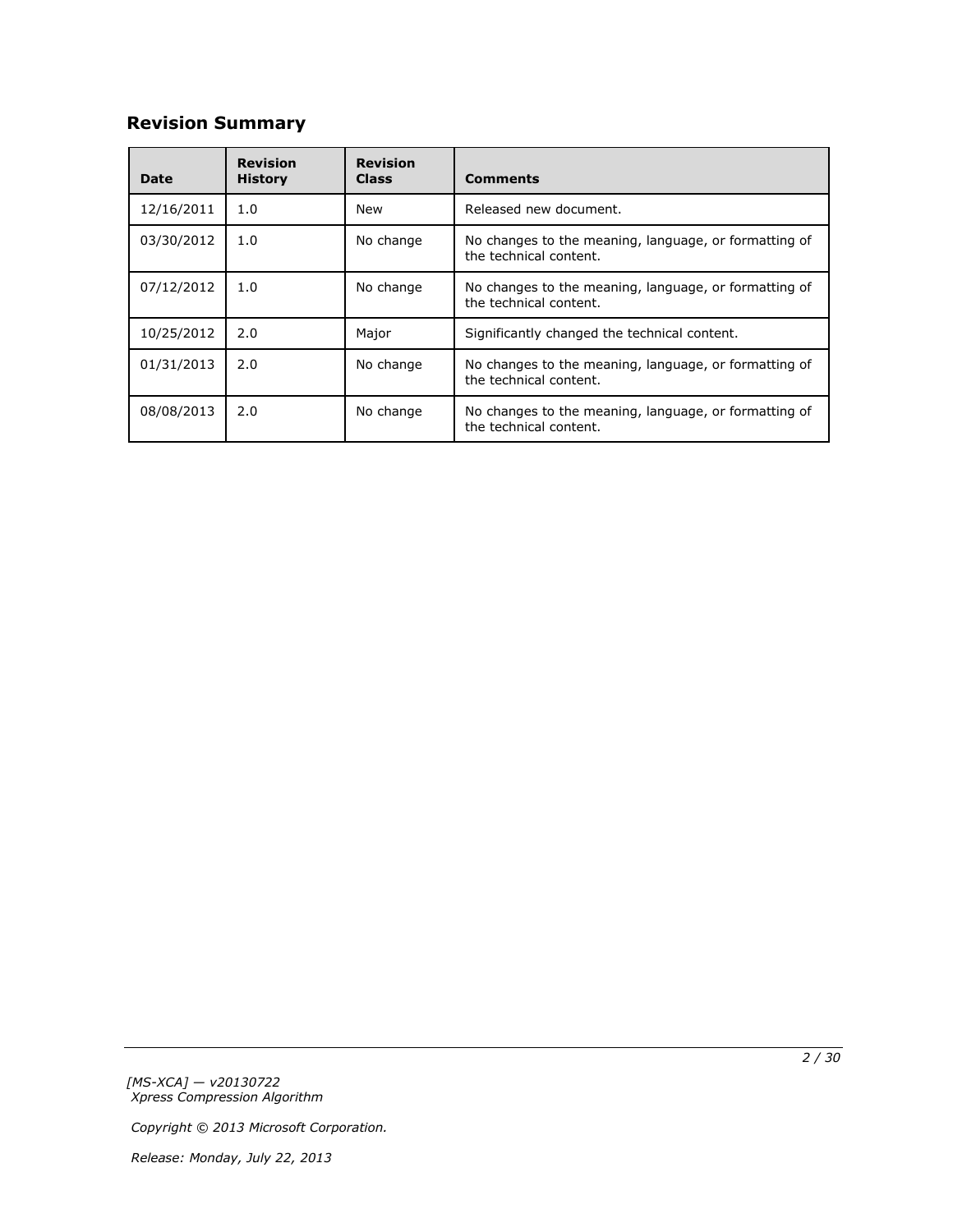# **Contents**

| $1.1 -$ |  |
|---------|--|
|         |  |
|         |  |
|         |  |
|         |  |
| 1.4     |  |
| 1.5     |  |
| 1.6     |  |
|         |  |
|         |  |
|         |  |
|         |  |
|         |  |
|         |  |
|         |  |
|         |  |
|         |  |
|         |  |
|         |  |
|         |  |
|         |  |
|         |  |
|         |  |
|         |  |
|         |  |
| 2.3.2   |  |
|         |  |
|         |  |
|         |  |
|         |  |
| 2.4.2   |  |
|         |  |
|         |  |
|         |  |
|         |  |
| 2.5.1.2 |  |
| 2.5.1.3 |  |
| 2.5.1.4 |  |
|         |  |
|         |  |
|         |  |
|         |  |
|         |  |
|         |  |
| 3.2     |  |
|         |  |
|         |  |
|         |  |

[MS-XCA] — v20130722<br>Xpress Compression Algorithm

Copyright © 2013 Microsoft Corporation.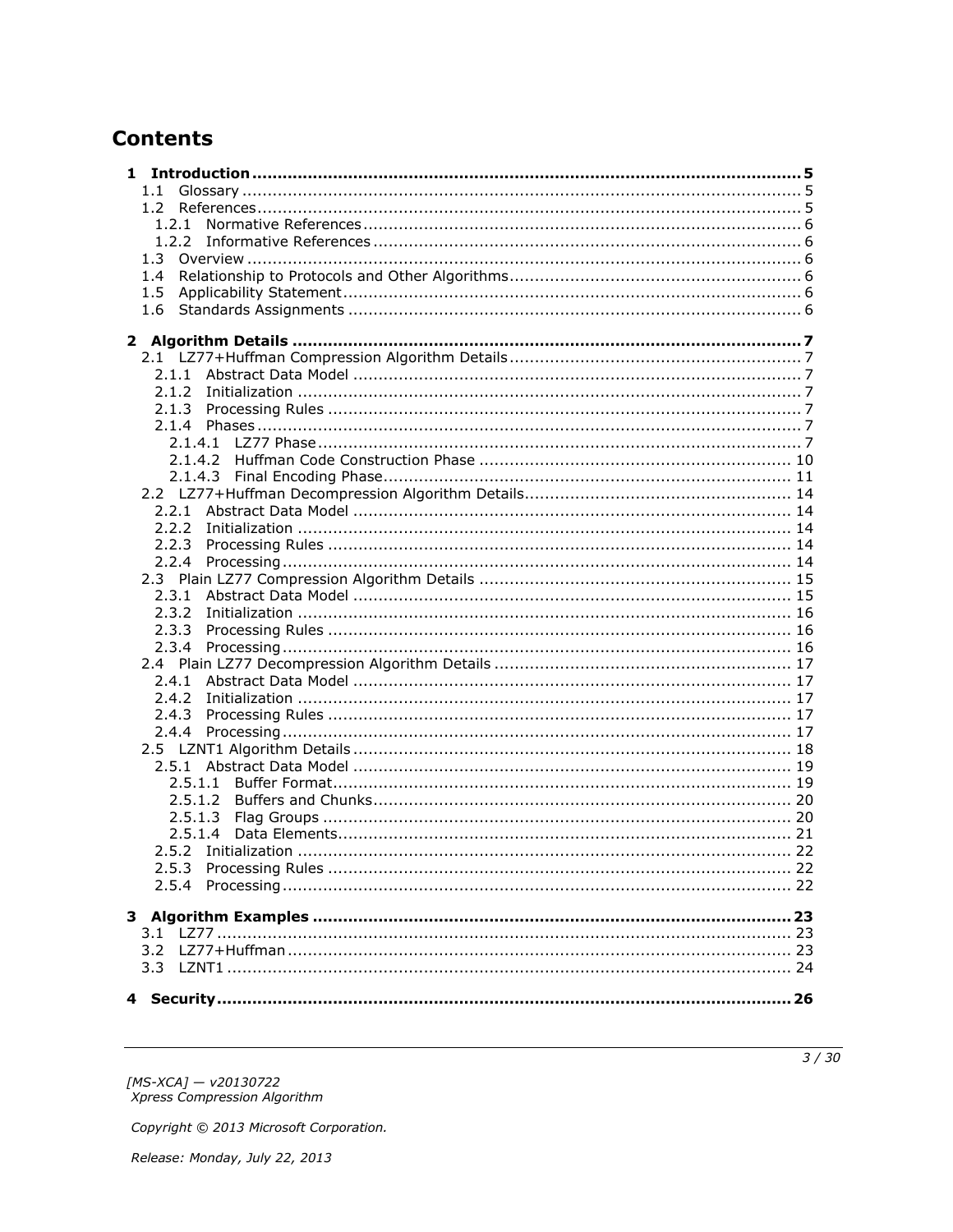*[MS-XCA] — v20130722 Xpress Compression Algorithm* 

*Copyright © 2013 Microsoft Corporation.*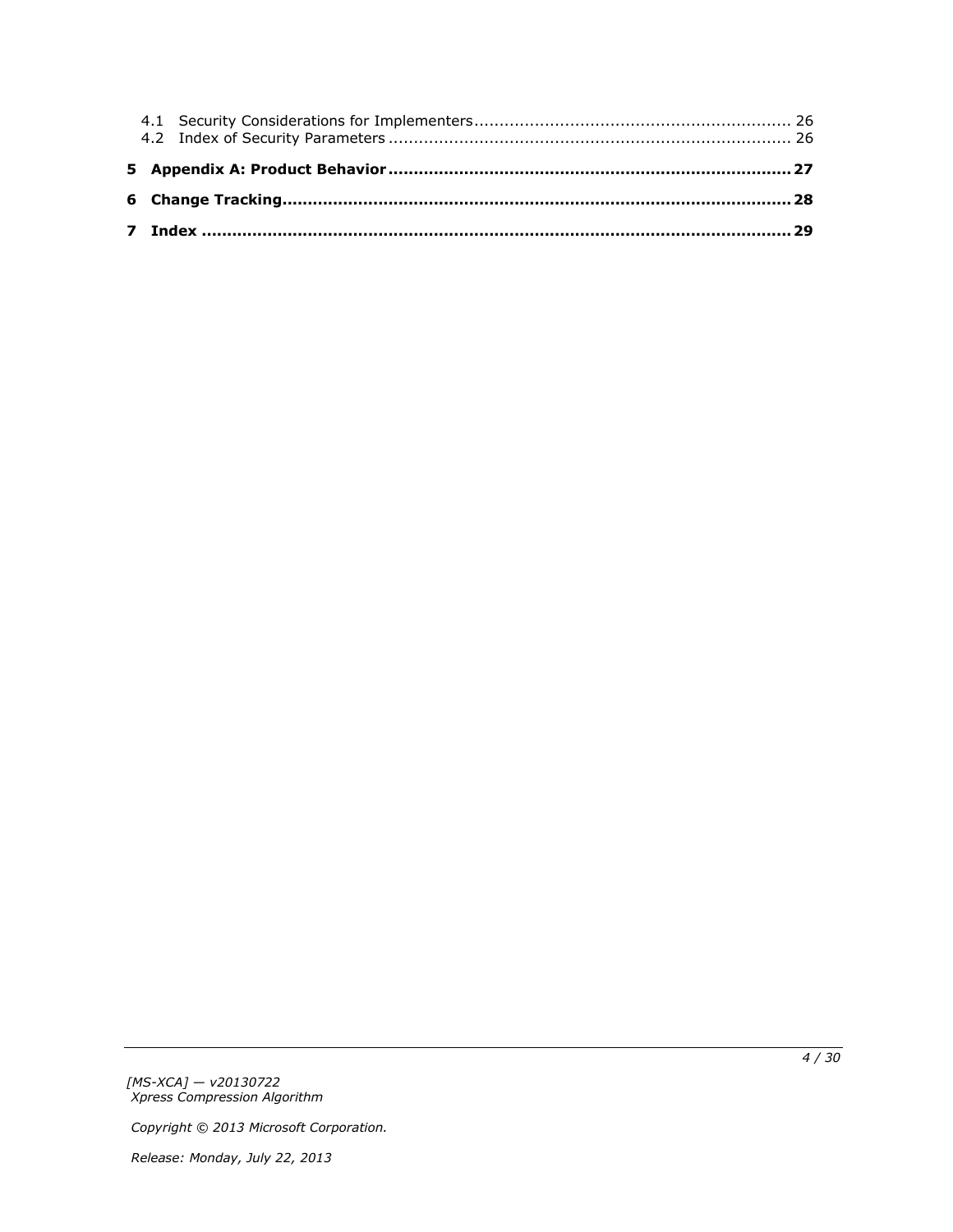# <span id="page-4-0"></span>**1 Introduction**

<span id="page-4-10"></span>The Xpress Compression Algorithm has three variants, all designed for speed.

The fastest variant, Plain LZ77, implements the **[LZ77](#page-4-3)** algorithm [\(\[UASDC\]\)](http://go.microsoft.com/fwlink/?LinkId=90549).

A slower variant, LZ77+Huffman, adds a Huffman encoding pass on the LZ77 data.

A third variant, LZNT1, implements LZ77 without the Huffman encoding pass of the second variant, but with an encoding process less complex than Plain LZ77.

Section 2 of this specification is normative and can contain the terms MAY, SHOULD, MUST, MUST NOT, and SHOULD NOT as defined in RFC 2119. Section 1.6 is also normative but cannot contain those terms. All other sections and examples in this specification are informative.

## <span id="page-4-1"></span>**1.1 Glossary**

The following terms are specific to this document:

<span id="page-4-9"></span><span id="page-4-6"></span>**Huffman alphabet:** A set of symbols used in Huffman encoding.

<span id="page-4-7"></span>**Huffman code:** See "prefix code".

<span id="page-4-5"></span>**Huffman codes:** A set of variable-length bit sequences for an alphabet of symbols. In order to provide compression, more frequent symbols are assigned shorter bit sequences. The bottom-up Huffman construction process is optimal in the sense that the total length of the data is minimized, given the number of times each symbol occurs.

<span id="page-4-8"></span>**Huffman symbol:** See "prefix code".

- <span id="page-4-3"></span>**LZ77:** A general-purpose compression technique introduced by Lempel and Ziv in 1977. Byte sequences that are the same as previous sequences are replaced by a (length, distance) pair that unambiguously references the earlier sequence.
- <span id="page-4-4"></span>**prefix code:** A type of code system, typically variable-length, having the prefix property, in that no valid code word in the system is a prefix of any other valid code word in the set.

**MAY, SHOULD, MUST, SHOULD NOT, MUST NOT:** These terms (in all caps) are used as described in [\[RFC2119\].](http://go.microsoft.com/fwlink/?LinkId=90317) All statements of optional behavior use either MAY, SHOULD, or SHOULD NOT.

### <span id="page-4-2"></span>**1.2 References**

References to Microsoft Open Specifications documentation do not include a publishing year because links are to the latest version of the documents, which are updated frequently. References to other documents include a publishing year when one is available.

A reference marked "(Archived)" means that the reference document was either retired and is no longer being maintained or was replaced with a new document that provides current implementation details. We archive our documents online [\[Windows Protocol\].](http://msdn.microsoft.com/en-us/library/jj633107.aspx)

*[MS-XCA] — v20130722 Xpress Compression Algorithm* 

*Copyright © 2013 Microsoft Corporation.*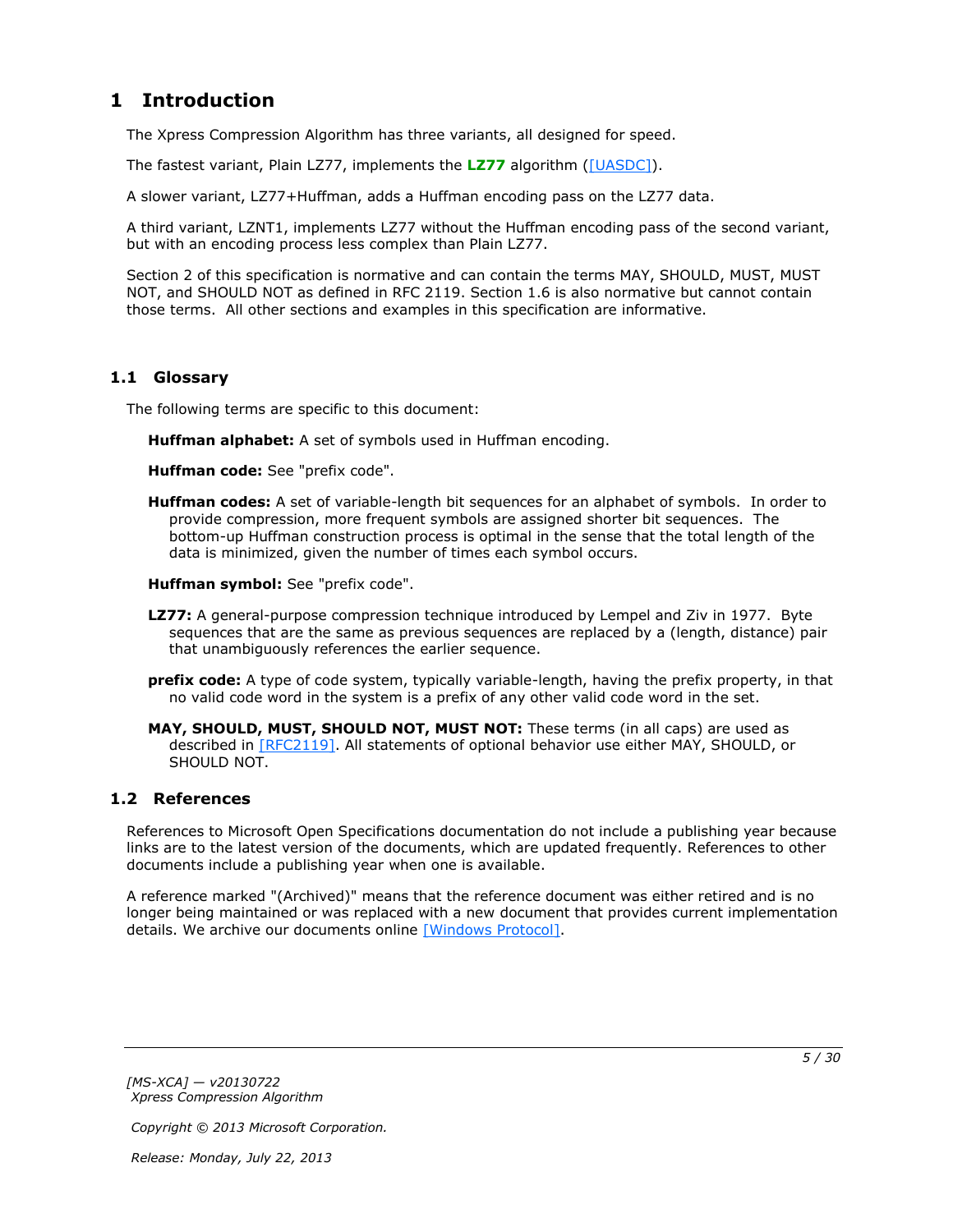# <span id="page-5-0"></span>**1.2.1 Normative References**

<span id="page-5-8"></span>We conduct frequent surveys of the normative references to assure their continued availability. If you have any issue with finding a normative reference, please contact [dochelp@microsoft.com.](mailto:dochelp@microsoft.com) We will assist you in finding the relevant information. Please check the archive site, [http://msdn2.microsoft.com/en-us/library/E4BD6494-06AD-4aed-9823-445E921C9624,](http://msdn2.microsoft.com/en-us/library/E4BD6494-06AD-4aed-9823-445E921C9624) as an additional source.

[IEEE-MRC] Huffman, D.A., "A Method for the Construction of Minimum-Redundancy Codes", Proceedings of the IRE, vol. 40, pp. 1098-1101, September 1952, [http://ieeexplore.ieee.org/xpls/abs\\_all.jsp?arnumber=4051119&tag=1](http://go.microsoft.com/fwlink/?LinkId=227659)

[RFC2119] Bradner, S., "Key words for use in RFCs to Indicate Requirement Levels", BCP 14, RFC 2119, March 1997, [http://www.rfc-editor.org/rfc/rfc2119.txt](http://go.microsoft.com/fwlink/?LinkId=90317)

[UASDC] Ziv, J. and Lempel, A., "A Universal Algorithm for Sequential Data Compression", May 1977, [http://ieeexplore.ieee.org/iel5/18/22696/01055714.pdf](http://go.microsoft.com/fwlink/?LinkId=90549)

### <span id="page-5-1"></span>**1.2.2 Informative References**

<span id="page-5-9"></span><span id="page-5-7"></span>None.

### <span id="page-5-2"></span>**1.3 Overview**

This algorithm efficiently compresses data that contain repeated byte sequences. It is not designed to compress image, audio, or video data. Between the trade-offs of compressed size and CPU cost, it heavily emphasizes low CPU cost.

### <span id="page-5-3"></span>**1.4 Relationship to Protocols and Other Algorithms**

<span id="page-5-10"></span>This algorithm does not depend on any other algorithms or protocols. It is a compression method designed to have minimal CPU overhead for compression and decompression. A protocol that depends on this algorithm would typically need to transfer significant amounts of data that cannot be easily precompressed by another algorithm having a better compression ratio.

### <span id="page-5-4"></span>**1.5 Applicability Statement**

<span id="page-5-6"></span>This algorithm is appropriate for any protocol that transfers large amounts of easily compressible textlike data, such as HTML, source code, or log files. Protocols use this algorithm to reduce the number of bits transferred.

### <span id="page-5-5"></span>**1.6 Standards Assignments**

<span id="page-5-11"></span>None.

*[MS-XCA] — v20130722 Xpress Compression Algorithm* 

*Copyright © 2013 Microsoft Corporation.*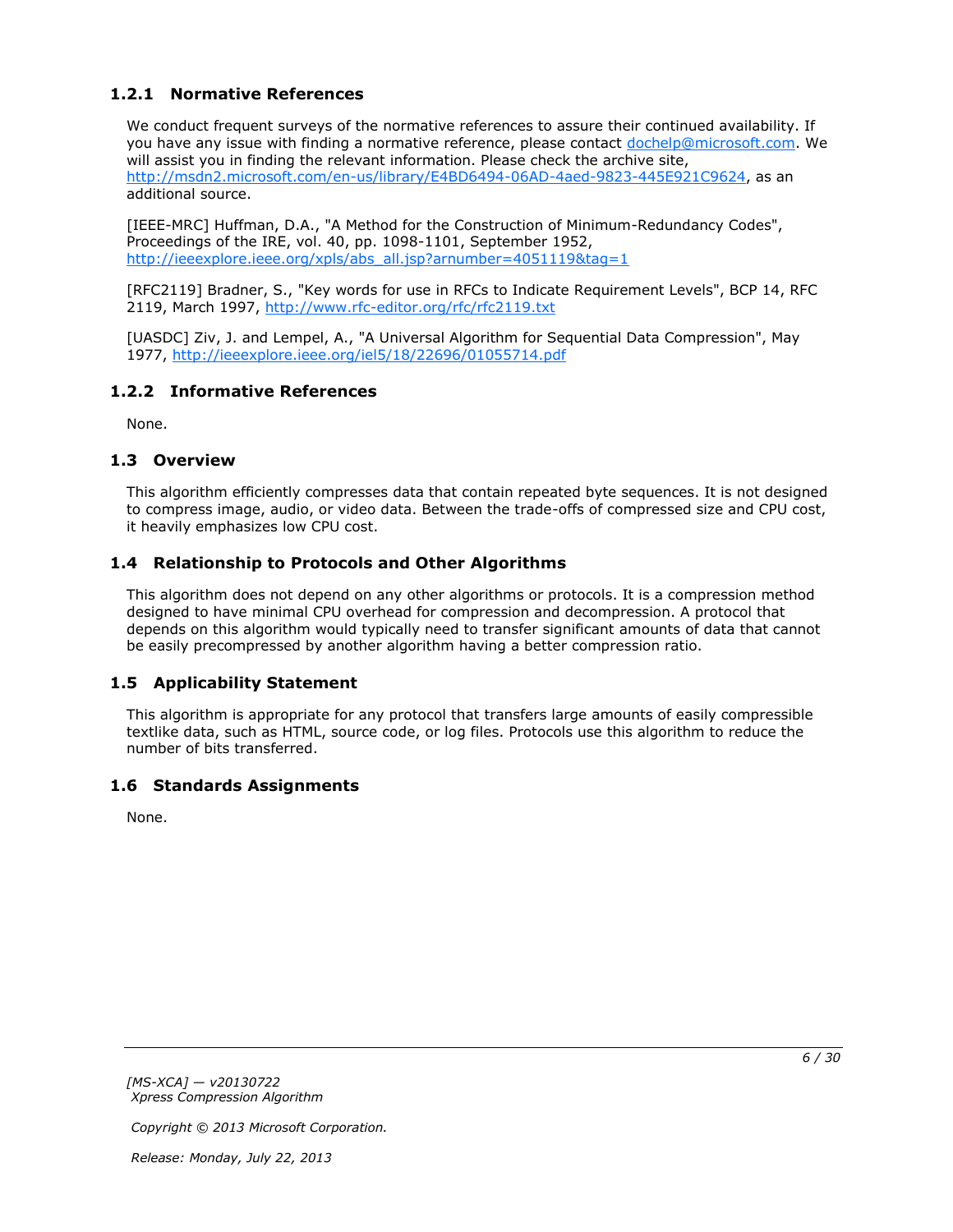# <span id="page-6-0"></span>**2 Algorithm Details**

## <span id="page-6-1"></span>**2.1 LZ77+Huffman Compression Algorithm Details**

<span id="page-6-10"></span>The overall compression algorithm for the Huffman **[IEEE-MRC]** variant can be divided into three stages, which are performed in this order:

- 1. Perform **LZ77** (**[UASDC]**) compression to generate an intermediate compressed buffer.
- 2. Construct canonical **Huffman codes**.
- 3. Process the intermediate **LZ77** data, and re-encode it in a Huffman-based bit stream.

The algorithm cannot start Huffman encoding until it has computed the **Huffman codes**, and it cannot compute the **Huffman codes** until it knows the frequency of each symbol in the **Huffman alphabet**. To compute these frequencies, the algorithm first performs the **LZ77** phase. For efficiency, the algorithm SHOULD store the **LZ77** output so that the final phase does not have to recompute it.

The final compression format consists of two parts:

- The first 256 bytes indicate the bit length of each of the 512 **Huffman symbol**s (see **[prefix](#page-4-4)  [code](#page-4-4)**).
- The remainder of the data is a sequence of **Huffman symbol**s, along with match lengths and distances.

The **Huffman alphabet** consists of 512 symbols, each with a numeric value in the range 0-511. The symbols 0-255 represent literal values that correspond to raw byte values as opposed to matches. The symbols 256-511 represent **matches** or **references** indicating that the next several bytes are the same as some bytes that previously occurred in the data. Each match consists of two encoded integers: a length and a distance. When the decoding method encounters a match symbol, the original data is reconstructed by copying <length> bytes from the position in its previously decompressed data of <[decompression cursor] – [match distance]>.

## <span id="page-6-2"></span>**2.1.1 Abstract Data Model**

<span id="page-6-9"></span><span id="page-6-8"></span>None.

## <span id="page-6-3"></span>**2.1.2 Initialization**

<span id="page-6-11"></span>None.

## <span id="page-6-4"></span>**2.1.3 Processing Rules**

None.

## <span id="page-6-5"></span>**2.1.4 Phases**

### <span id="page-6-6"></span>**2.1.4.1 LZ77 Phase**

<span id="page-6-7"></span>This phase processes each byte of the input data and produces two outputs: the intermediate **LZ77** (**[UASDC]**) encoding of flags, literals, and matches; and the frequency of each symbol in the **Huffman alphabet**.

*[MS-XCA] — v20130722 Xpress Compression Algorithm* 

*Copyright © 2013 Microsoft Corporation.*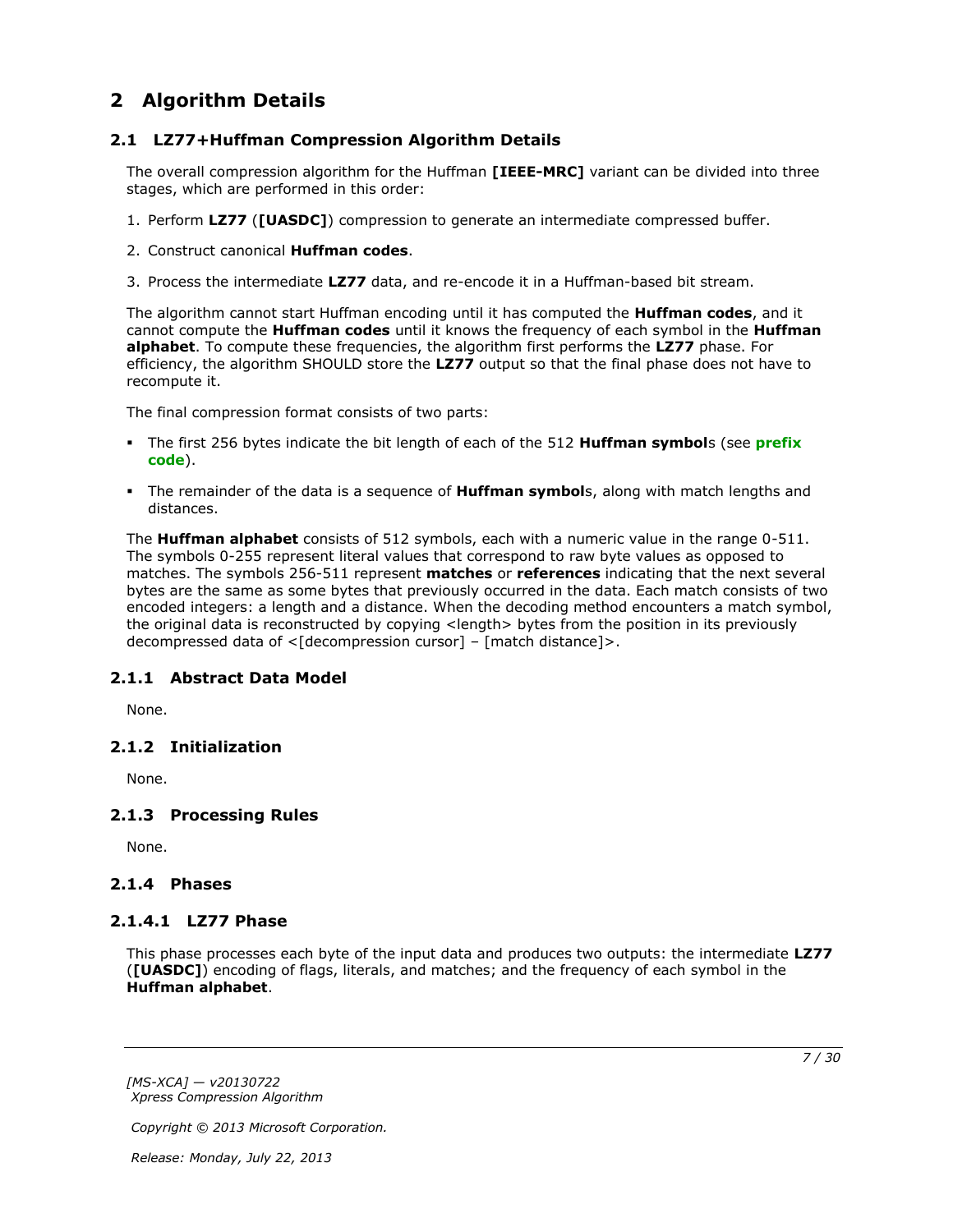The following flowchart shows how the **LZ77** phase works.



#### **Figure 1: LZ77 phase**

The **hash table** is an array of pointers to previous positions in the input buffer. It is used to find matches, as follows:

```
HashValue = HashThreeBytes(InputBuffer[CurrentPosition],
                            InputBuffer[CurrentPosition+1],
                           InputBuffer[CurrentPosition+2]);
PotentialMatch = HashTable[HashValue];
HashTable[HashValue] = CurrentPosition;
```
*[MS-XCA] — v20130722 Xpress Compression Algorithm* 

*Copyright © 2013 Microsoft Corporation.*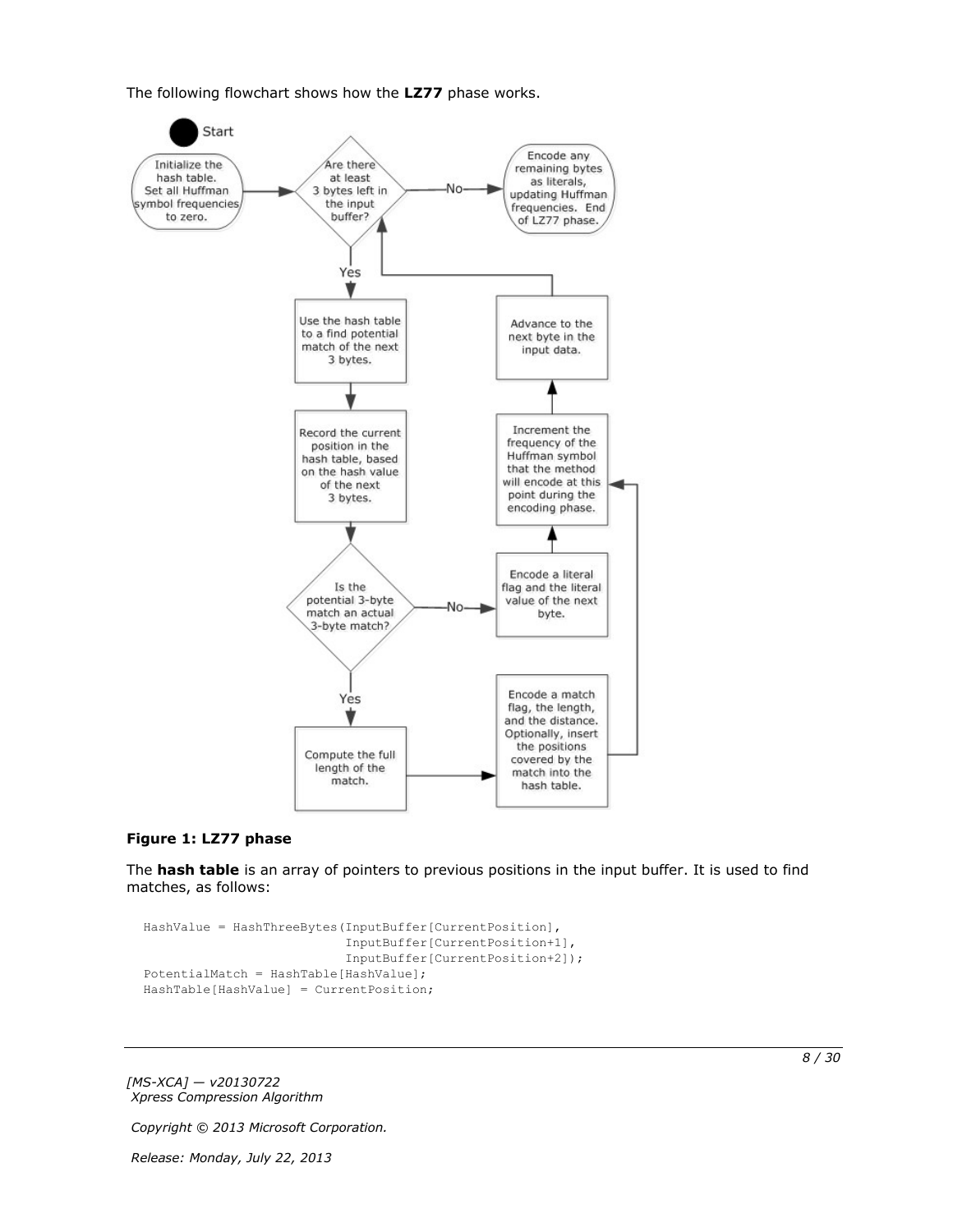The **HashThreeBytes** function SHOULD be quick to compute and provide a small number of collisions.

If the additional CPU cost is justified, the algorithm SHOULD be extended to search for longer matches than those provided by the basic **hash table**. This can be achieved with more **hash table**s, **tree**s, or a **chained hash table**. Finding longer matches generally results in smaller compressed data but requires more time for the compression method to execute.

The intermediate compression format that is produced in this phase SHOULD be designed for quick encoding and decoding, and it SHOULD be small enough to guarantee its fit in a temporary buffer that is only slightly larger than the input buffer. The algorithm will be more efficient if it is not necessary to check whether the temporary buffer has sufficient space.

The intermediate compression format SHOULD use bitmasks grouped in 32-bit values to represent the literal or match flags. Also, literal values SHOULD be stored as simple bytes in the intermediate stream. Matches SHOULD be encoded in sizes that are guaranteed to be less than or equal to their lengths.

For example, a 3-byte match could use 1 byte for its length and 2 bytes for its distance. Much longer matches SHOULD be encoded with a 2-byte distance and a special length value (such as 0xFF) indicating that the full length is encoded in the next 2 or 4 bytes.

During the **LZ77** phase, the algorithm SHOULD count the frequencies of the **Huffman symbol**s it will later encode. The **Huffman symbol** for each literal or match is computed in the following way.

- For literals, the Huffman symbol index is the value of the literal (ranging from 0 to 255, inclusive).
- For matches, the **Huffman symbol** is computed from the length and distance by using the following code, in which GetHighBit(Distance) is defined as the bit index of the highest set bit in the binary representation of the distance.

```
If (Length – 3) < 15
   HuffmanSymbol = 256 + (Length - 3) + (16 * GetHighBit(Distance))Else
    HuffmanSymbol = 256 + 15 + (16 * \text{ GetHighBit (Distance)})
```
Note that this definition assumes that *Distance* is greater than 0, and this is a valid assumption in this context.

| <b>Distance</b> | <b>Binary representation</b> | <b>GetHighBit(Distance)</b> |
|-----------------|------------------------------|-----------------------------|
|                 | 0001                         | 0                           |
|                 | 0010                         |                             |
|                 | 0101                         | 2                           |
|                 | 0111                         | 2                           |

The following table provides examples of **GetHighBit** calculations.

The **GetHighBit** function SHOULD be efficiently computed with a precomputed 256-byte table.

```
If Distance < 256
    DistanceHighBit = PrecomputedHighBitTable[Distance]
```
*[MS-XCA] — v20130722 Xpress Compression Algorithm* 

*Copyright © 2013 Microsoft Corporation.*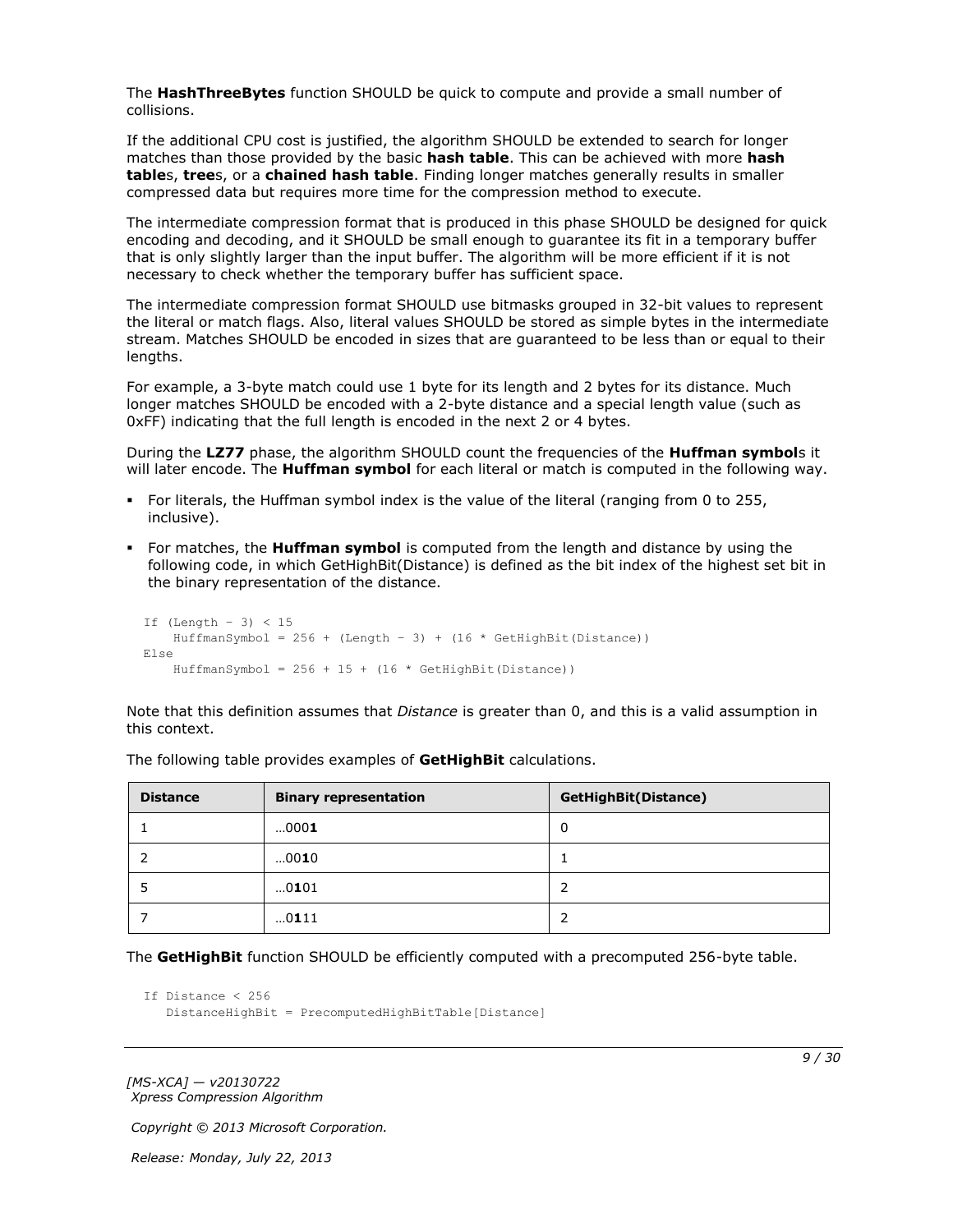```
Else (assuming Distance (1 \le 16))
    DistanceHighBit = 8 + PrecomputedHighBitTable[Distance >> 8]
```
# <span id="page-9-0"></span>**2.1.4.2 Huffman Code Construction Phase**

This phase computes canonical **[Huffman codes](#page-4-5)** from the symbol counts generated by the LZ77 [\(\[UASDC\]\)](http://go.microsoft.com/fwlink/?LinkId=90549) phase. For each of the 512 symbols in the **[Huffman alphabet](#page-4-6)**, this phase computes the bit sequence that is used to encode the symbol. These codes are reconstructed by the decompression algorithm from the bit length of each symbol. The codes are canonical because they depend only on the bit length of the symbol, not the precise symbol count. This encoding saves space because bit lengths require fewer bits to store (4 bits per symbol) than exact counts (16 bits per symbol).

An additional requirement of this phase comes from the way the bit lengths are stored in the compressed data: each bit length is stored in 4 bits, so no bit length can be longer than 15 (a **length** of zero means that the symbol does not occur).

The following flowchart illustrates the length-limited canonical **[Huffman code](#page-4-7)** construction method.

*[MS-XCA] — v20130722 Xpress Compression Algorithm* 

*Copyright © 2013 Microsoft Corporation.*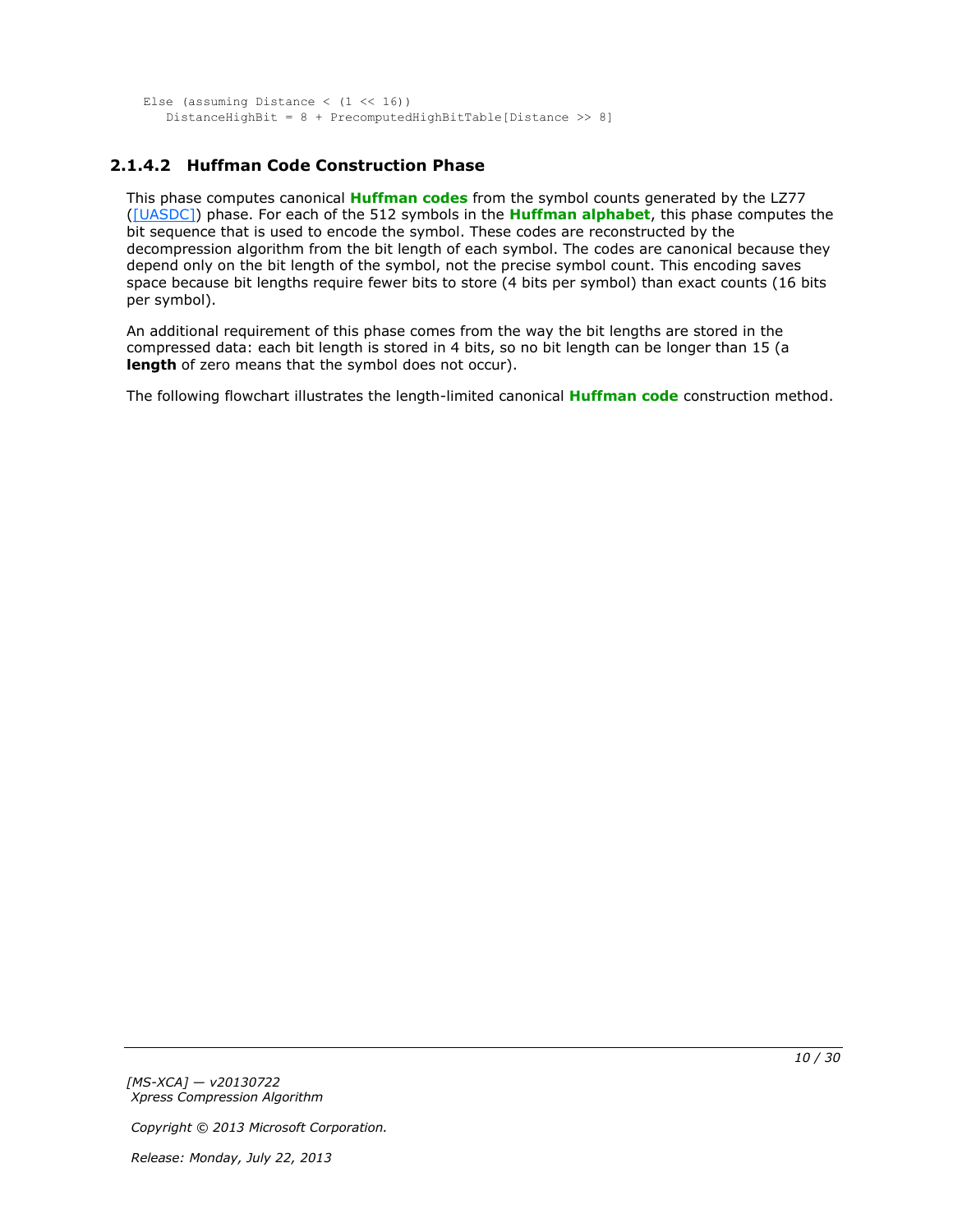

<span id="page-10-1"></span>

# <span id="page-10-0"></span>**2.1.4.3 Final Encoding Phase**

In the final encoding phase, the algorithm processes the intermediate encoding of literals and matches generated by the LZ77 [\(\[UASDC\]\)](http://go.microsoft.com/fwlink/?LinkId=90549) phase. It re-encodes each literal and match using the canonical Huffman codes, but first it encodes the **[Huffman symbol](#page-4-8)** bit lengths.

*[MS-XCA] — v20130722 Xpress Compression Algorithm* 

*Copyright © 2013 Microsoft Corporation.*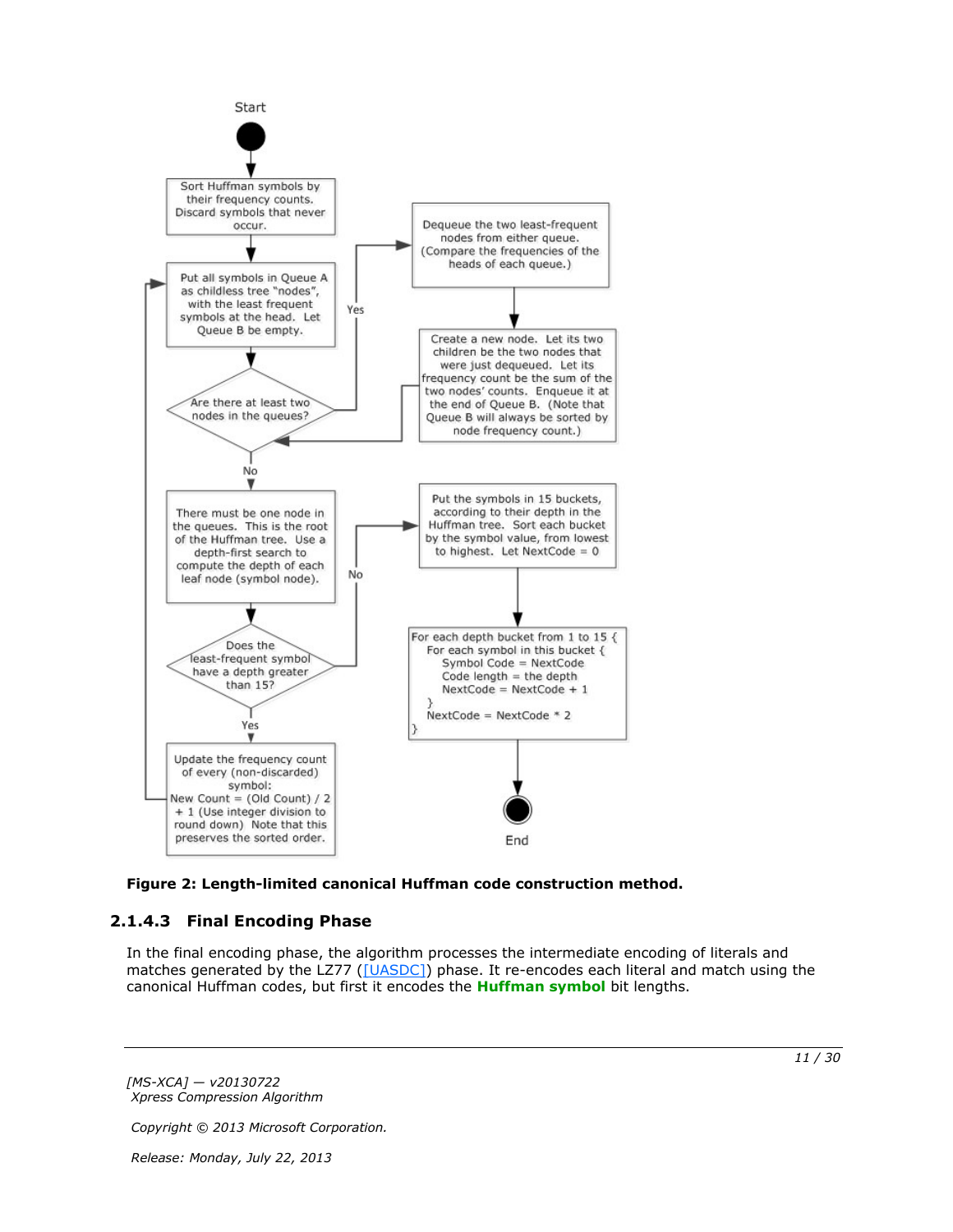Each symbol bit length is encoded with 4 bits. Bit lengths for even-valued symbols are stored in the lower 4 bits of the bytes, whereas bit lengths for odd-valued symbols are stored in the higher 4 bits.

For example, if the bit lengths of symbols 0, 1, 2, and 3 were 5, 6, 7, and 8, respectively, the first 2 bytes of the output buffer would be  $0 \times 65$   $0 \times 87$ . The Huffman [\[IEEE-MRC\]](http://go.microsoft.com/fwlink/?LinkId=227659) construction process guarantees that each bit length fits in 4 bits. Symbols that are never used, and therefore have no Huffman code, have the special value of zero.

Because there are 512 Huffman symbols, and the format stores two lengths per byte, this part of the output data will always be exactly 256 bytes.

Following the 256-byte table, the format encodes the sequence of literals and matches. Literals are distinguished from matches by the value of the Huffman symbol: symbol values less than 256 are literals, whereas symbols greater than 255 are matches. Most matches require more bits to fully encode the distance and the length.

As explained in section  $2.1.4.1$ , the match symbol value encodes the length of the match (up to 17) and the bit index of the highest set bit in the distance. If this bit index is, for example, 3, the decompression function can determine that the distance is at least 1000 (1000 binary, or 8 decimal) and at most 1111 (1111 binary, or 15 decimal). It can also compute that 3 more bits of information are required to determine the exact distance. Therefore, the encoder encodes the lower 3 bits of the distance directly in the output bit stream (which is also used to encode the variable-length Huffman codes). In general, the encoder explicitly encodes the lower <GetHighBit(Distance)> bits immediately following the match's Huffman symbol.

The encoder is required to process match lengths longer than 17. If the length is less than 18, the decoder can determine it directly from the match symbol by taking the lower 4 bits and adding 3. A lower-four-bits value of 15 is a special case that means the length is at least 18, and the full length is encoded with more bits. Unlike the extra-distance bits, the extra-length bits are not encoded seamlessly in the **Huffman** bit stream. Longer lengths are encoded with an extra byte in the output, and if that is not enough, an additional 2 bytes. The location of these extra bytes is such that, if the decompression function reads the **Huffman** bit stream in 2-byte chunks, these extra bytes are the next bytes that the decompression function will read.

Some implementations of the decompression algorithm expect an extra symbol to mark the end of the data. For example, certain implementations fail during decompression if the Huffman symbol 256 is not found after the actual data. For this reason, the encoding algorithm appends this symbol and increments the count of symbol 256 before the Huffman codes are constructed.

Note that match distances cannot be larger than  $65,535$  ( $2^{\wedge}16 - 1$ ) bits, and match lengths cannot be longer than 65,538 bits. The LZ77 phase is implemented to ensure that match lengths and distances do not exceed these values.

The following pseudocode demonstrates the encoding method.

```
Write the 256-byte table of symbol bit lengths
While there are more literals or matches to encode
      If the next thing is a literal
        WriteBits(SymbolLength[LiteralValue], SymbolCode[LiteralValue])
   Else // the next thing is a match
        Extract the length and distance of the match
       MatchSymbolValue = 256 + min(Length - 3, 15) + (16 * GetHighBit(Distance)) WriteBits(SymbolLength[MatchSymbolValue], SymbolCode[MatchSymbolValue])
        If (Length - 3) \geq 15
           WriteByte(min(Length - 3 - 15, 255))
           If (Length - 3 - 15) >= 255
```
*[MS-XCA] — v20130722 Xpress Compression Algorithm* 

*Copyright © 2013 Microsoft Corporation.*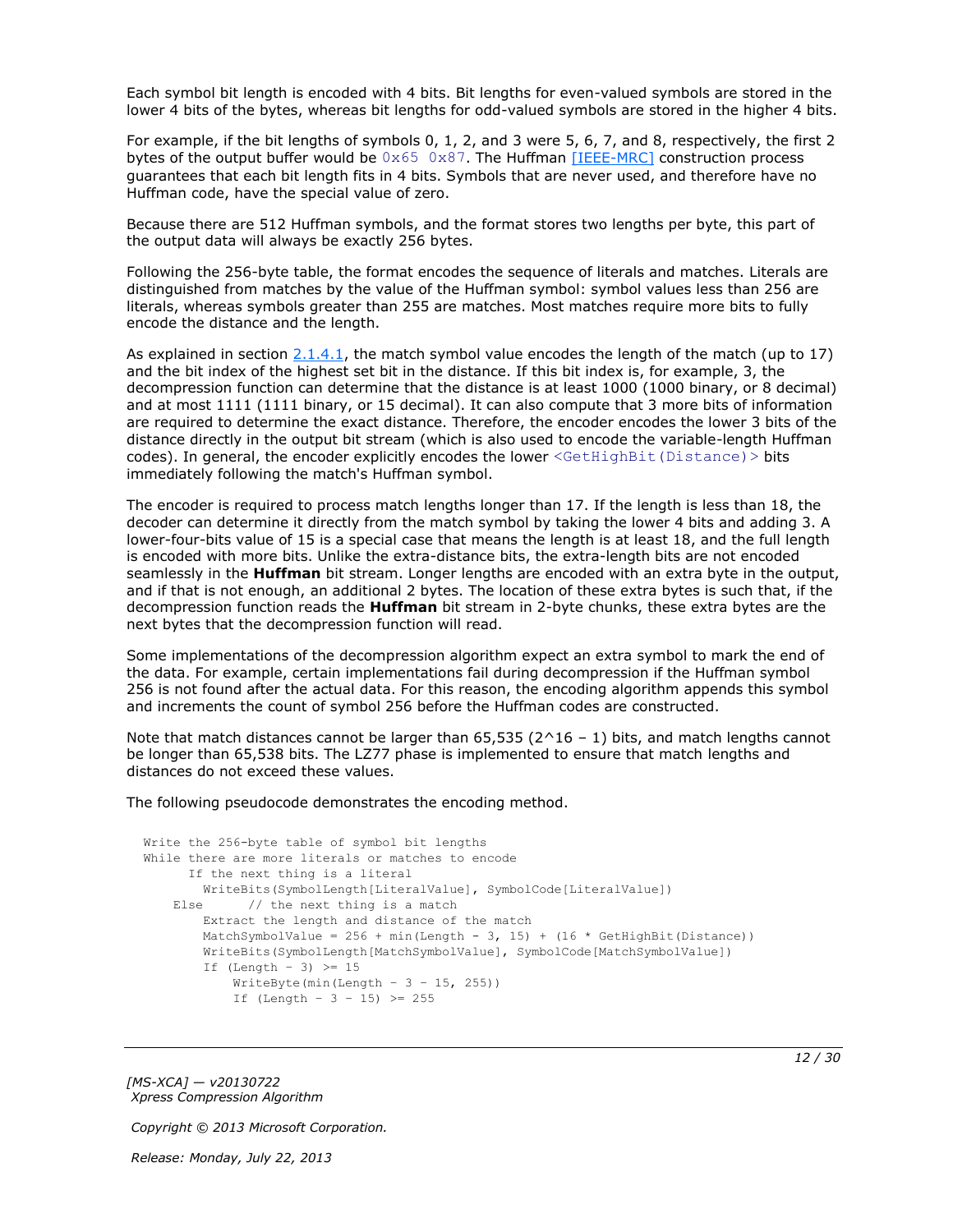```
 WriteTwoBytes(Length – 3)
         WriteBits(GetHighBit(Distance), Distance – (1 << GetHighBit(Distance)))
WriteBits(SymbolLength[256], SymbolCode[256])
FlushBits()
```
The **WriteBits**, **WriteByte**, **WriteTwoBytes**, and **FlushBits** functions implicitly use five variables, which are initialized as follows:

```
FreeBits = 16
NextWord = 0OutputPosition1 = OutputBufferPointer + 256
OutputPosition2 = OutputBufferPointer + 258 
OutputPosition = OutputBufferPointer + 260
```
The following pseudocode shows the implementation of the functions. Note that a complete implementation must also include bounds checks to ensure that nothing is written beyond the output buffer.

```
WriteBits (NumberOfBitsToWrite, BitsToWrite)
     If FreeBits >= NumberOfBitsToWrite
         FreeBits = FreeBits – NumberOfBitsToWrite
         NextWord = (NextWord << NumberOfBitsToWrite) + BitsToWrite
     Else
         NextWord = (NextWord << FreeBits)
         NextWord = NextWord + (BitsToWrite >> (NumberOfBitsToWrite – FreeBits))
         FreeBits = FreeBits – NumberOfBitsToWrite
         Write (NextWord & 0xFF) to OutputPosition1
         Write (NextWord >> 8) to OutputPosition1 + 1
         OutputPosition1 = OutputPosition2
         OutputPosition2 = OutputPosition
         Advance OutputPosition by 2 bytes
         FreeBits = FreeBits + 16
         NextWord = BitsToWrite
End
WriteByte (ByteToWrite)
     Write ByteToWrite to OutputPosition
     Advance OutputPosition by 1 byte
End
WriteTwoBytes (BytesToWrite)
     Write (BytesToWrite & 0xFF) to OutputPosition
     Write (BytesToWrite >> 8) to OutputPosition + 1
     Advance OutputPosition by 2 bytes
End
FlushBits ()
    NextWord <<= FreeBits
     Write (NextWord & 0xFF) to OutputPosition1
     Write (NextWord >> 8) to OutputPosition1 + 1
        Write a 16-bit value of zero to OutputPosition2
     The final compressed size is the value of OutputPosition
End
```
*[MS-XCA] — v20130722 Xpress Compression Algorithm* 

*Copyright © 2013 Microsoft Corporation.*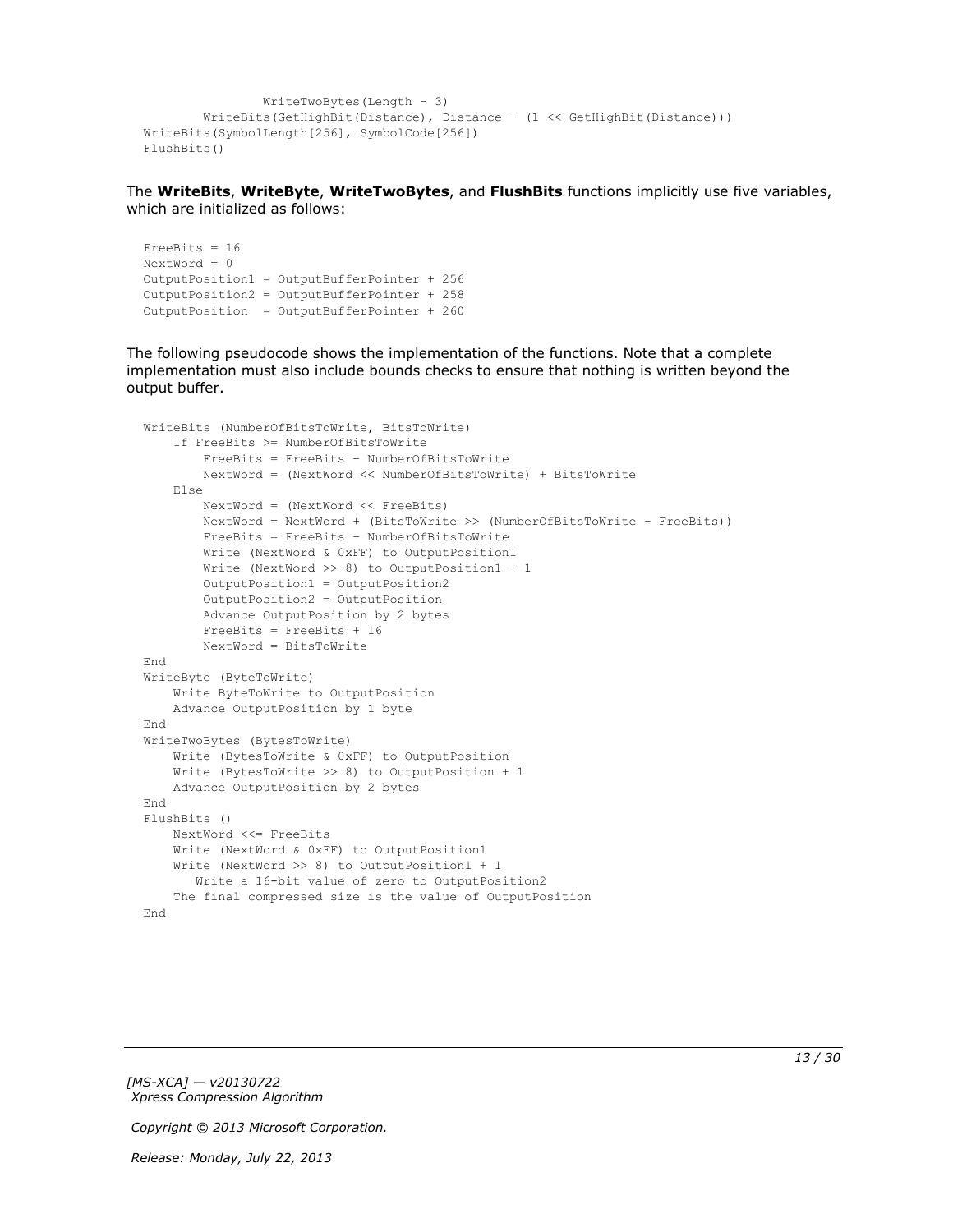# <span id="page-13-0"></span>**2.2 LZ77+Huffman Decompression Algorithm Details**

## <span id="page-13-1"></span>**2.2.1 Abstract Data Model**

<span id="page-13-6"></span><span id="page-13-5"></span>None.

### <span id="page-13-2"></span>**2.2.2 Initialization**

<span id="page-13-8"></span>None.

### <span id="page-13-3"></span>**2.2.3 Processing Rules**

<span id="page-13-7"></span>None.

### <span id="page-13-4"></span>**2.2.4 Processing**

The decompression algorithm uses the 256-byte Huffman table to reconstruct the canonical Huffman [\[IEEE-MRC\]](http://go.microsoft.com/fwlink/?LinkId=227659) representations of each symbol. Next, the Huffman stream of LZ77 [\(\[UASDC\]\)](http://go.microsoft.com/fwlink/?LinkId=90549) literals and matches is decoded to reproduce the original data.

The following method can be used to construct a decoding table. The decoding table will have  $2^{\wedge}15$ entries because 15 is the maximum bit length permitted by the Xpress Compression Algorithm for a Huffman code. If a symbol has a bit length of X, it has  $2^{\wedge}(15 - X)$  entries in the table that point to its value. The order of symbols in the table is sorted by bit length (from low to high), and then by symbol value (from low to high). These requirements represent the agreement of canonicalness with the compression end of the algorithm. The following pseudocode shows the table construction method:

```
CurrentTableEntry = 0
For BitLength = 1 to 15
   For Symbol = 0 to 511
         If the encoded bit length of Symbol equals BitLength
            EntryCount = (1 \le (15 - \text{BitLength})) Repeat EntryCount times
                 If CurrentTableEntry >= 2^15
                     The compressed data is not valid. Return with error.
                 DecodingTable[CurrentTableEntry] = Symbol
                 CurrentTableEntry = CurrentTableEntry + 1
If CurrentTableEntry does not equal 2^15
     The compressed data is not valid. Return with error.
```
A valid implementation MUST use a method that provides results equivalent to those of the preceding table-based method to construct a data structure for decoding canonical Huffman codes. An implementation MAY use this simple table-based method, but SHOULD use a faster method.

The compression stream is designed to be read in (mostly) 16-bit chunks, with a 32-bit register maintaining at least the next 16 bits of input. This strategy allows the code to seamlessly handle the bytes for long match lengths, which would otherwise be awkward. The following pseudocode demonstrates this method.

```
Build the decoding table
CurrentPosition = 256 // start at the end of the Huffman table
NextBits = Read16Bits(InputBuffer + CurrentPosition)
CurrentPosition += 2
NextBits <<= 16
```
*[MS-XCA] — v20130722 Xpress Compression Algorithm* 

*Copyright © 2013 Microsoft Corporation.*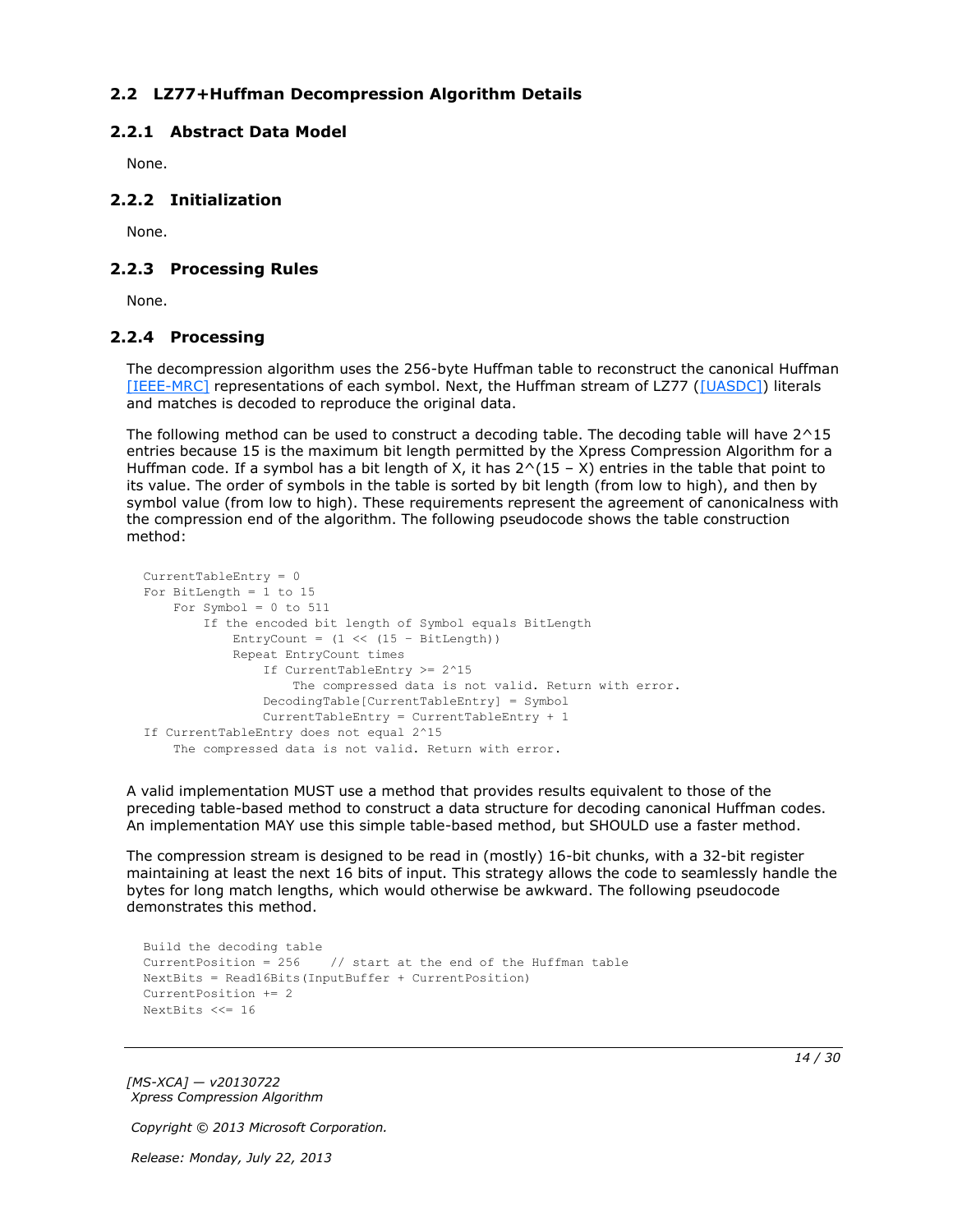```
NextBits |= Read16Bits(InputBuffer + CurrentPosition)
CurrentPosition += 2
ExtraBits = 16
Loop until a terminating condition
    Next15Bits = NextBits >> (32 - 15) HuffmanSymbol = DecodingTable[Next15Bits]
     HuffmanSymbolBitLength = the bit length of HuffmanSymbol, from the table in
                              the input buffer
     NextBits <<= HuffmanSymbolBitLength
     ExtraBits -= HuffmanSymbolBitLength
     If ExtraBits < 0
         NextBits |= Read16Bits(InputBuffer + CurrentPosition) << (-ExtraBits)
         ExtraBits += 16
         CurrentPosition += 2
     If HuffmanSymbol < 256
         Output the byte value HuffmanSymbol to the output stream.
     Else If HuffmanSymbol == 256 and
             the entire input buffer has been read and
             the expected decompressed size has been written to the output buffer
         Decompression is complete. Return with success.
     Else
         HuffmanSymbol = HuffmanSymbol - 256
         MatchLength = HuffmanSymbol mod 16
         MatchOffsetBitLength = HuffmanSymbol / 16
         If MatchLength == 15
             MatchLength = ReadByte(InputBuffer + CurrentPosition)
             CurrentPosition += 1
             If MatchLength == 255
                 MatchLength = Read16Bits(InputBuffer + CurrentPosition)
                 CurrentPosition += 2
                 If MatchLength < 15
                     The compressed data is invalid. Return error.
                 MatchLength = MatchLength - 15
             MatchLength = MatchLength + 15
         MatchLength = MatchLength + 3
         MatchOffset = NextBits >> (32 – MatchOffsetBitLength)
         MatchOffset += (1 << MatchOffsetBitLength)
         NextBits <<= MatchOffsetBitLength
         ExtraBits -= MatchOffsetBitLength
         If ExtraBits < 0
           Read the next 2 bytes the same as the preceding (ExtraBits < 0) case
        For i = 0 to MatchLength - 1
             Output OutputBuffer[CurrentOutputPosition – MatchOffset + i]
```
An implementation MUST also generate an error indicating that the compressed data is not valid in the event of an improper memory access outside the buffer.

Note that the match-copying loop copies 1 byte at a time and cannot use the standard library functions **memcpy** or **memove**. A sequence of bytes such as aaaaaa can be encoded like this: [literal: "a"] [match: offset=1, length=5]. In other words, the match length can be greater than the match offset, and this necessitates the 1-byte-at-a-time copying strategy.

### <span id="page-14-0"></span>**2.3 Plain LZ77 Compression Algorithm Details**

#### <span id="page-14-1"></span>**2.3.1 Abstract Data Model**

<span id="page-14-3"></span><span id="page-14-2"></span>None.

*[MS-XCA] — v20130722 Xpress Compression Algorithm* 

*Copyright © 2013 Microsoft Corporation.*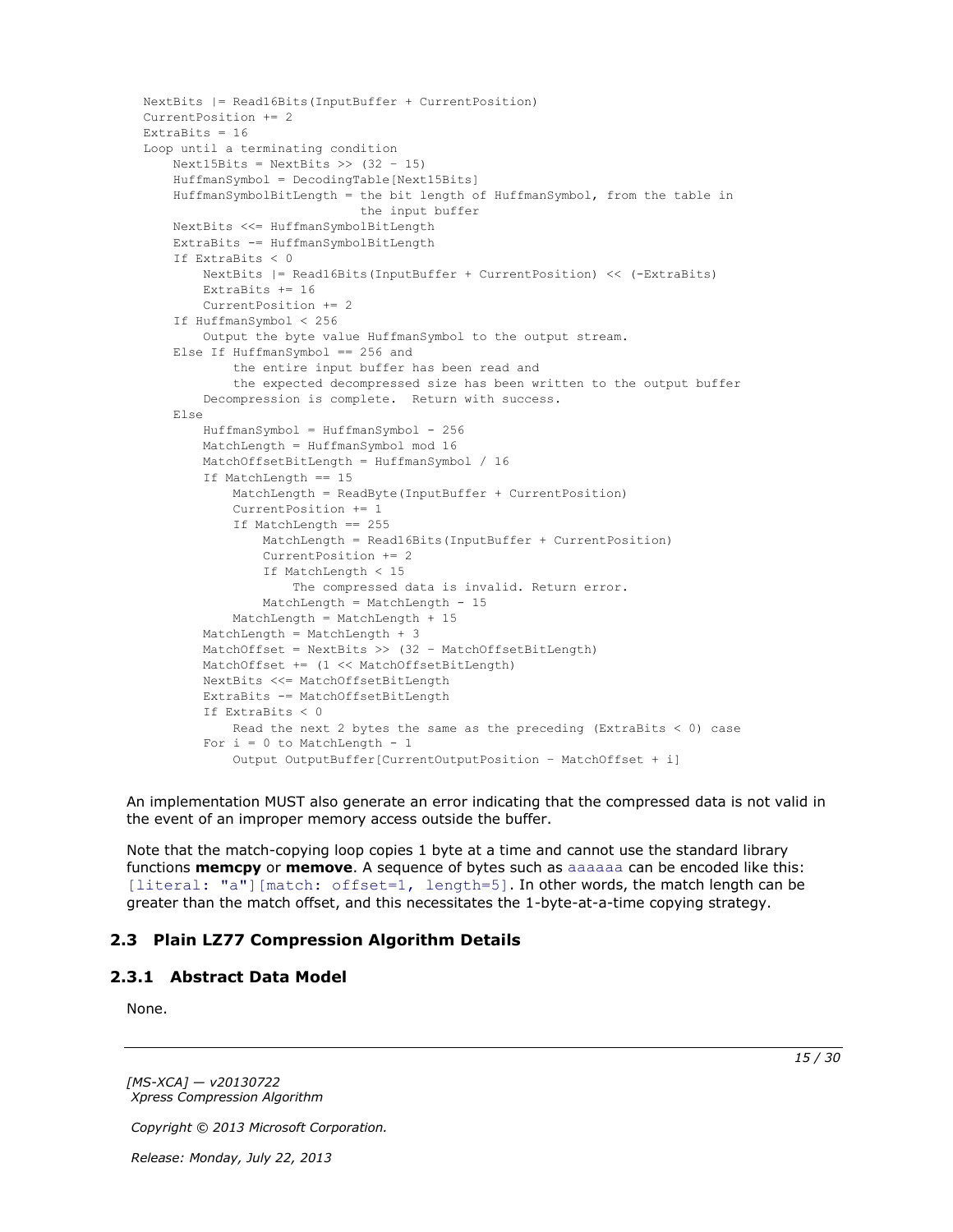### <span id="page-15-0"></span>**2.3.2 Initialization**

<span id="page-15-5"></span><span id="page-15-3"></span>None.

## <span id="page-15-1"></span>**2.3.3 Processing Rules**

<span id="page-15-4"></span>None.

### <span id="page-15-2"></span>**2.3.4 Processing**

The fastest variant of the Xpress Compression Algorithm avoids the cost of the Huffma[n\[IEEE-MRC\]](http://go.microsoft.com/fwlink/?LinkId=227659) pass by encoding the LZ77 [\[UASDC\]](http://go.microsoft.com/fwlink/?LinkId=90549) literals and matches in a simple way. The encoding process is similar to the method described in section  $2.1.4.1$ , with the key difference that the largest match offset it can encode is 8192 instead of the 65535 limit of the Huffman format. The literal or match flags are encoded in 32-bit chunks. Literals are encoded with a simple byte value. Matches are encoded with a 16-bit value, where the high 13 bits represent the offset and the low 3 bits represent the length. Long lengths are encoded with an additional 4 bits, then 8 bits, and then 16 bits. The following pseudocode provides an outline of the encoding method.

```
Flags = 0 // this is a 32-bit integer value
FlacCount = 0FlagOutputPosition = 0
OutputPosition = 4
InputPosition = 0
LastLengthHalfByte = 0
While InputPosition has not reached the end of the input buffer
     Try to find a match with a length of at least 3 (see section 2.1.4.1)
    The match must be within the last 8,192 bytes (MatchOffset \leq 2^13)
     If no match was found or InputPosition + 2 is beyond the input buffer
         Copy 1 byte from InputPosition to OutputPosition. Advance both.
         Flags <<= 1
         FlagCount = FlagCount + 1
         If FlagCount == 32
             Write the 32-bit value Flags to FlagOutputPosition
            FlagCount = 0 FlagOutputPosition = OutputPosition
             OutputPosition += 4
     Else // a valid match was found
         Let MatchLength and MatchOffset describe the match
         MatchLength = MatchLength – 3
         MatchOffset = MatchOffset – 1
        MatchOffset <<= 3
         MatchOffset |= min(MatchLength, 7)
         Write the 16-bit value MatchOffset to OutputPosition
         OutputPosition += 2
         If MatchLength >= 7
            MatchLength -= 7
             If LastLengthHalfByte == 0
                 LastLengthHalfByte = OutputPosition
                 Write the byte value min(MatchLength, 15) to OutputPosition
                 OutputPosition += 1
             Else
                OutputBuffer[LastLengthHalfByte] |= min(15, MatchLength) << 4
                 LastLengthHalfByte = 0
             If MatchLength >= 15
                MatchLength -= 15
                 Write the byte value min(MatchLength, 255) to OutputPosition
```
*[MS-XCA] — v20130722 Xpress Compression Algorithm* 

*Copyright © 2013 Microsoft Corporation.*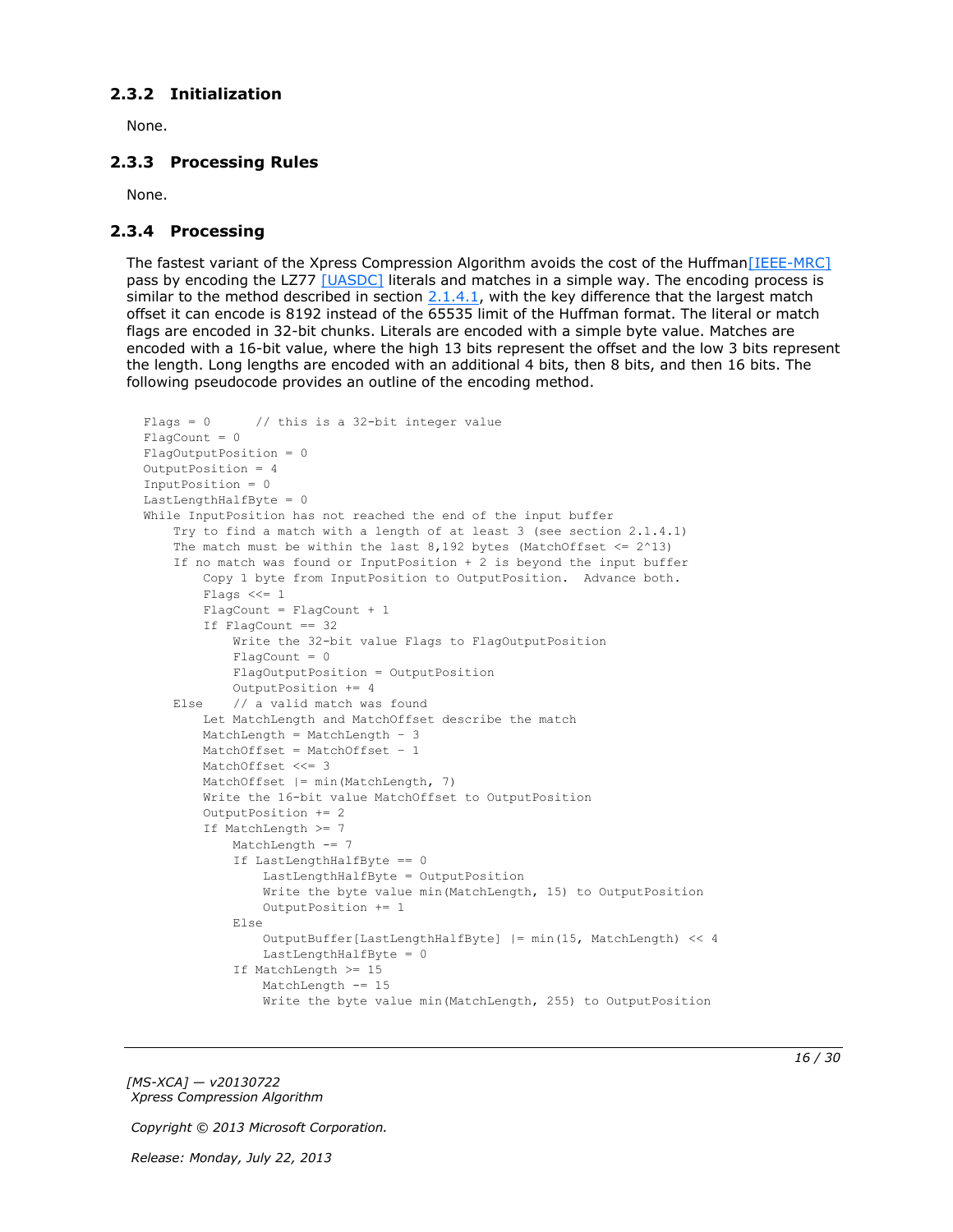```
 OutputPosition += 1
                  If MatchLength >= 255
                      MatchLength += 15 + 7
                     Write the 2-byte value MatchLength to OutputPosition
                     OutputPosition += 2
        Flags = (Flags << 1) | 1
         FlagCount = FlagCount + 1
         If FlagCount == 32
             Write the 32-bit value Flags to FlagOutputPosition
            Fla<sub>q</sub>Count = 0 FlagOutputPosition = OutputPosition
             OutputPosition += 4
         Advance InputPosition to the first byte that was not in the match
Endwhile
Flags << = (32 - FlaqCount)Flags |= (1 \lt\lt (32 - \text{FlagCount})) - 1Write the 32-bit value Flags to FlagOutputPosition
The final compressed size is the value of OutputPosition
```
## <span id="page-16-0"></span>**2.4 Plain LZ77 Decompression Algorithm Details**

### <span id="page-16-1"></span>**2.4.1 Abstract Data Model**

<span id="page-16-7"></span><span id="page-16-6"></span><span id="page-16-5"></span>None.

### <span id="page-16-2"></span>**2.4.2 Initialization**

<span id="page-16-9"></span>None.

#### <span id="page-16-3"></span>**2.4.3 Processing Rules**

<span id="page-16-8"></span>None.

### <span id="page-16-4"></span>**2.4.4 Processing**

This section provides the decompression method corresponding to the compression method that is described in section [2.3.](#page-14-2) The basic structure is to decode each flag, which indicates whether the next item is a literal or a match. Literals are copied directly from the input buffer to the output buffer. Matches are decoded into a (length, offset) pair that is used to copy data from earlier in the output buffer. If the code that follows reads or writes outside the provided buffers at any time, an implementation MUST return an error indicating that the compressed buffer is invalid. Note that the match-copying loop copies 1 byte at a time and cannot use the standard library functions **memcpy** or **memmove**. A sequence of bytes such as aaaaaa can be encoded as follows:

```
[literal: "a"][match: offset=1, length=5]
```
The **match length** can be greater than the **match offset**, and this necessitates the 1-byte-at-atime copying strategy shown in the following pseudocode.

```
BufferedFlags = 0
BufferedFlagCount = 0
InputPosition = 0
OutputPosition = 0
```
*[MS-XCA] — v20130722 Xpress Compression Algorithm* 

*Copyright © 2013 Microsoft Corporation.*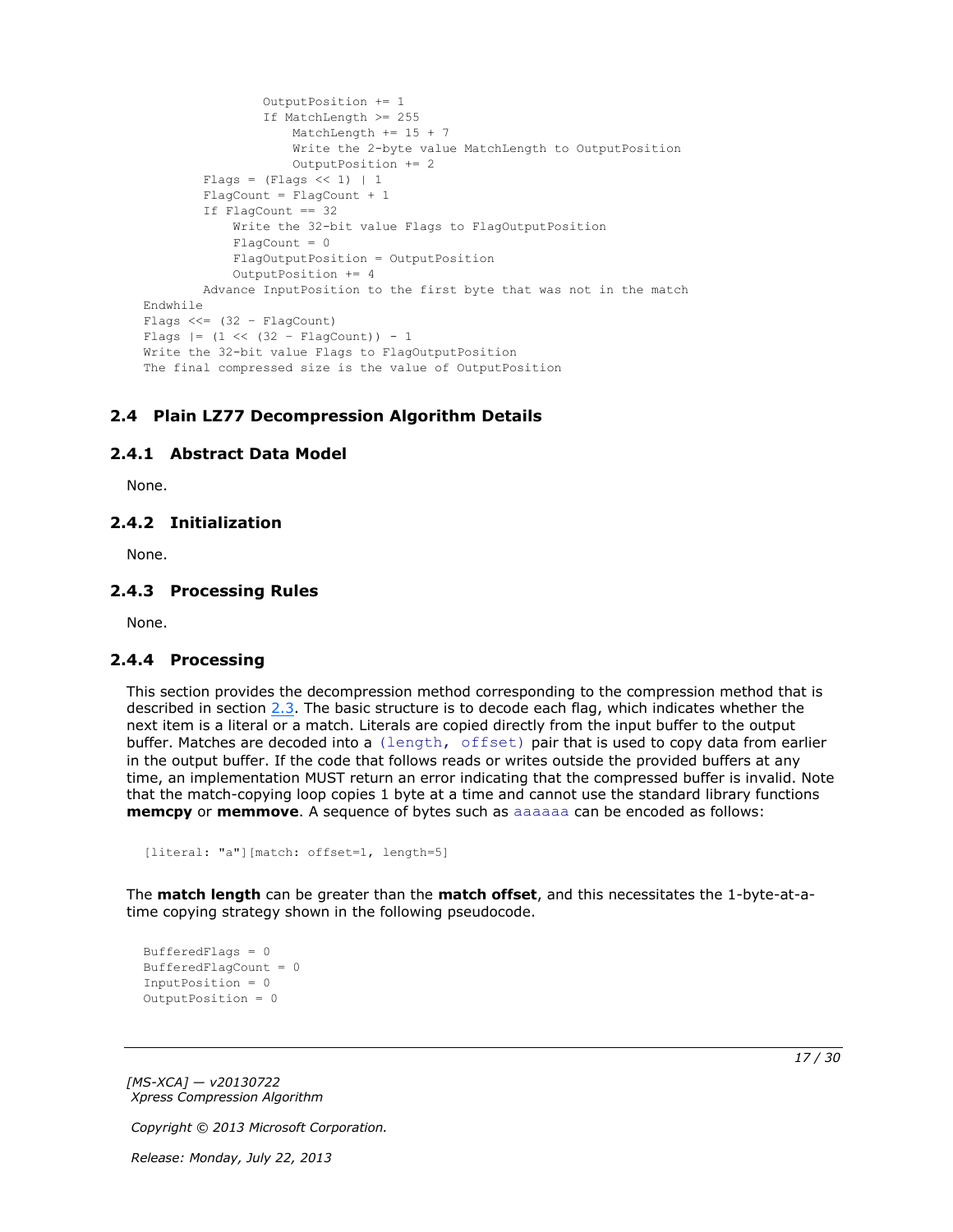```
LastLengthHalfByte = 0
Loop until break instruction or error
     If BufferedFlagCount == 0
        BufferedFlags = read 4 bytes at InputPosition
         InputPosition += 4
         BufferedFlagCount = 32
     BufferedFlagCount = BufferedFlagCount – 1
     If (BufferedFlags & (1 << BufferedFlagCount)) == 0
        Copy 1 byte from InputPosition to OutputPosition. Advance both.
     Else
         If InputPosition == InputBufferSize
             Decompression is complete. Return with success.
         MatchBytes = read 2 bytes from InputPosition
         InputPosition += 2
         MatchLength = MatchBytes mod 8
        MatchOffset = (MatchBytes / 8) + 1 If MatchLength == 7
             If LastLengthHalfByte == 0
                 MatchLength = read 1 byte from InputPosition
                MatchLength = MatchLength mod 16
                 LastLengthHalfByte = InputPosition
                InputPosition += 1
             Else
                MatchLength = read 1 byte from LastLengthHalfByte position
                 MatchLength = MatchLength / 16
                 LastLengthHalfByte = 0
             If MatchLength == 15
                 MatchLength = read 1 byte from InputPosition
                 InputPosition += 1
                 If MatchLength == 255
                    MatchLength = read 2 bytes from InputPosition
                    InputPosition += 2
                   If MatchLength < 15 + 7
                       Return error.
                    MatchLength == (15 + 7) MatchLength += 15
            MatchLength += 7
         MatchLength += 3
        For i = 0 to MatchLength - 1
             Copy 1 byte from OutputBuffer[OutputPosition – MatchOffset]
             OutputPosition += 1
```
# <span id="page-17-0"></span>**2.5 LZNT1 Algorithm Details**

<span id="page-17-1"></span>The LZNT1 algorithm employs a grammar common to LZ77 variants, making use of LZ77 [\[UASDC\]](http://go.microsoft.com/fwlink/?LinkId=90549) literals and matches and using the characteristic processing. The LZNT1 algorithm is comparable to the Plain LZ77 variant, which implements the features of LZ77 through a specialized buffer format as specified in section [2.3](#page-14-2) and section [2.4.](#page-16-5) Key differences between the "plain" and LZNT1 variants include the following:

- **LZNT1** uses a less complex process to encode lengths.
- LZNT1 varies the number of bits used to encode length and distance, whereas the sizes of the Plain LZ77-encoded fields are fixed.
- LZNT1 groups flags in bytes; Plain LZ77 groups them in 4-byte DWORDs.

*[MS-XCA] — v20130722 Xpress Compression Algorithm* 

*Copyright © 2013 Microsoft Corporation.*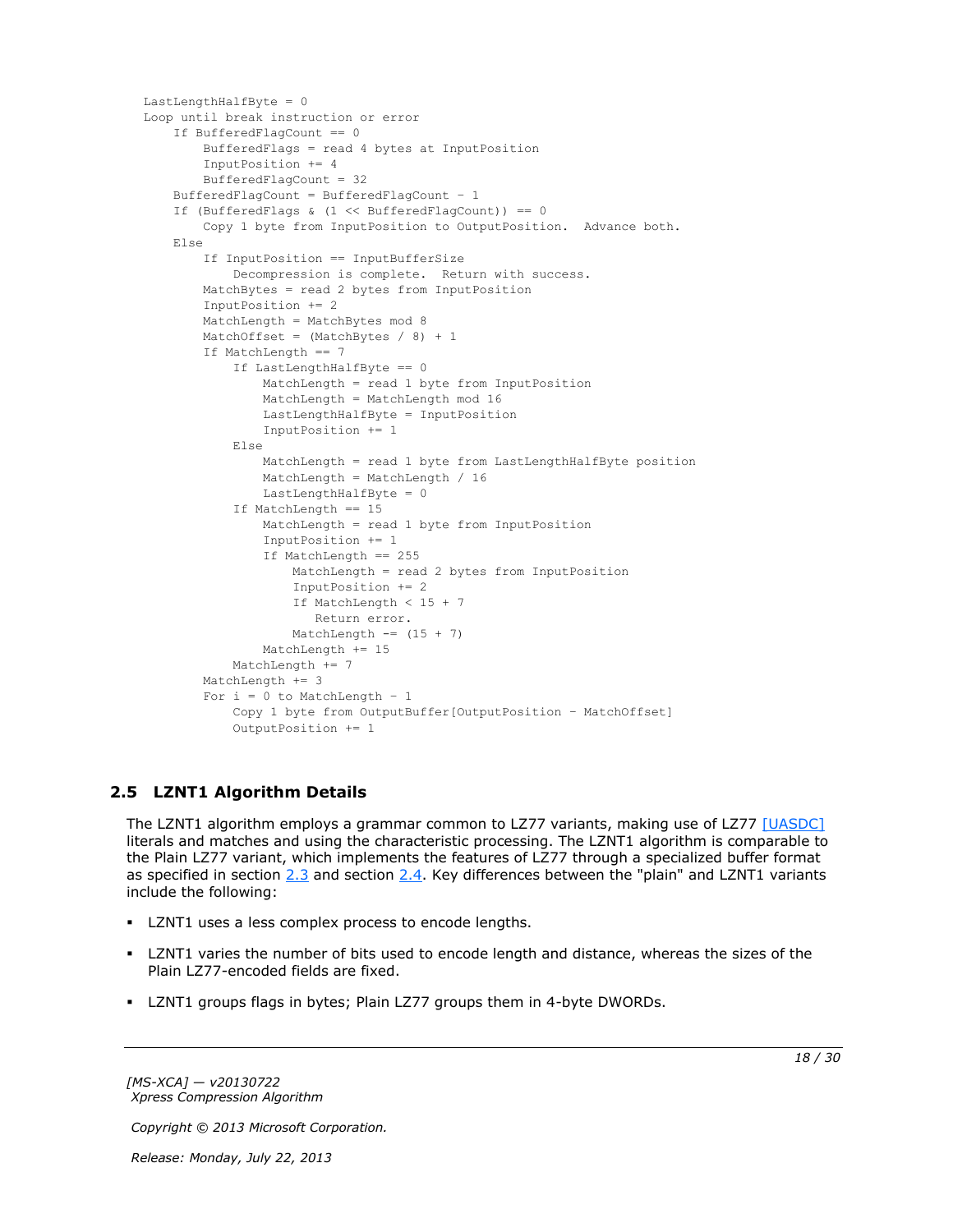<span id="page-18-2"></span>The LZNT1 buffer is structured as a series of chunks that can be independently decompressed.

### <span id="page-18-0"></span>**2.5.1 Abstract Data Model**

This section describes a conceptual model of possible data organization that an implementation maintains to participate in this algorithm. The described organization is provided to facilitate the explanation of how the algorithm behaves. This document does not mandate that implementations adhere to this model as long as their external behavior is consistent with that described in this document.

The following elements are specific to this algorithm.

**Chunks:** Segments of data that are compressed, uncompressed, or that denote the end of the buffer.

**Chunk header:** The header for a compressed or uncompressed chunk of data.

**Flag bytes:** A bit flag whose bits, read from low order to high order, specify the formats of the data elements that follow. For example, bit 0 corresponds to the first data element, bit 1 to the second, and so on. If the bit corresponding to a data element is set, the element is a 2-byte compressed word; otherwise, it is a 1-byte literal value.

**Flag group:** A flag byte followed by zero or more data elements, each of which is a single literal byte or a 2-byte compressed word.

## <span id="page-18-1"></span>**2.5.1.1 Buffer Format**

<span id="page-18-3"></span>The LZNT1 algorithm relies on the use of a specific buffer format in its implementation of LZ77. The compression algorithm produces a buffer format of the following grammatical structure:

```
<Buffer> ::= <Chunk> <Buffer> | <Chunk>
<Chunk> ::= <Compressed_chunk> | 
            <Uncompressed_chunk> |
             End_of_buffer
<Uncompressed_chunk> ::= Chunk_header Uncompressed_data
<Compressed_chunk> ::= Chunk_header <Flag_group>
<Flag_group> ::= <Flag_data> <Flag_group> | <Flag_data>
\langleFlag data> ::=
   Flag byte <Data> <Data> <Data> <Data> <Data> <Data> <Data> <Data> <Data> <Data> <Data> <Data> <Data
   | Flag_byte <Data> <Data> <Data> <Data> <Data> <Data> <Data>
  | Flag_byte <Data> <Data> <Data> <Data> <Data> <Data>
  | Flag_byte <Data> <Data> <Data> <Data> <Data>
 | Flag_byte <Data> <Data> <Data> <Data>
  | Flag_byte <Data> <Data> <Data> 
  | Flag_byte <Data> <Data>
   | Flag_byte <Data> 
<Data> ::= Literal | Compressed_word
```
A compressed data buffer consists of one or more **chunks**. A chunk is either compressed, uncompressed, or it denotes the end of the buffer. If the chunk is uncompressed, it contains a **chunk header** followed by uncompressed data; if it is compressed, it contains a chunk header followed by a series of one or more pieces of flagged data. Finally, a piece of flagged data consists of a **flag byte** that is followed by no more than 8 individual data elements.

*[MS-XCA] — v20130722 Xpress Compression Algorithm* 

*Copyright © 2013 Microsoft Corporation.*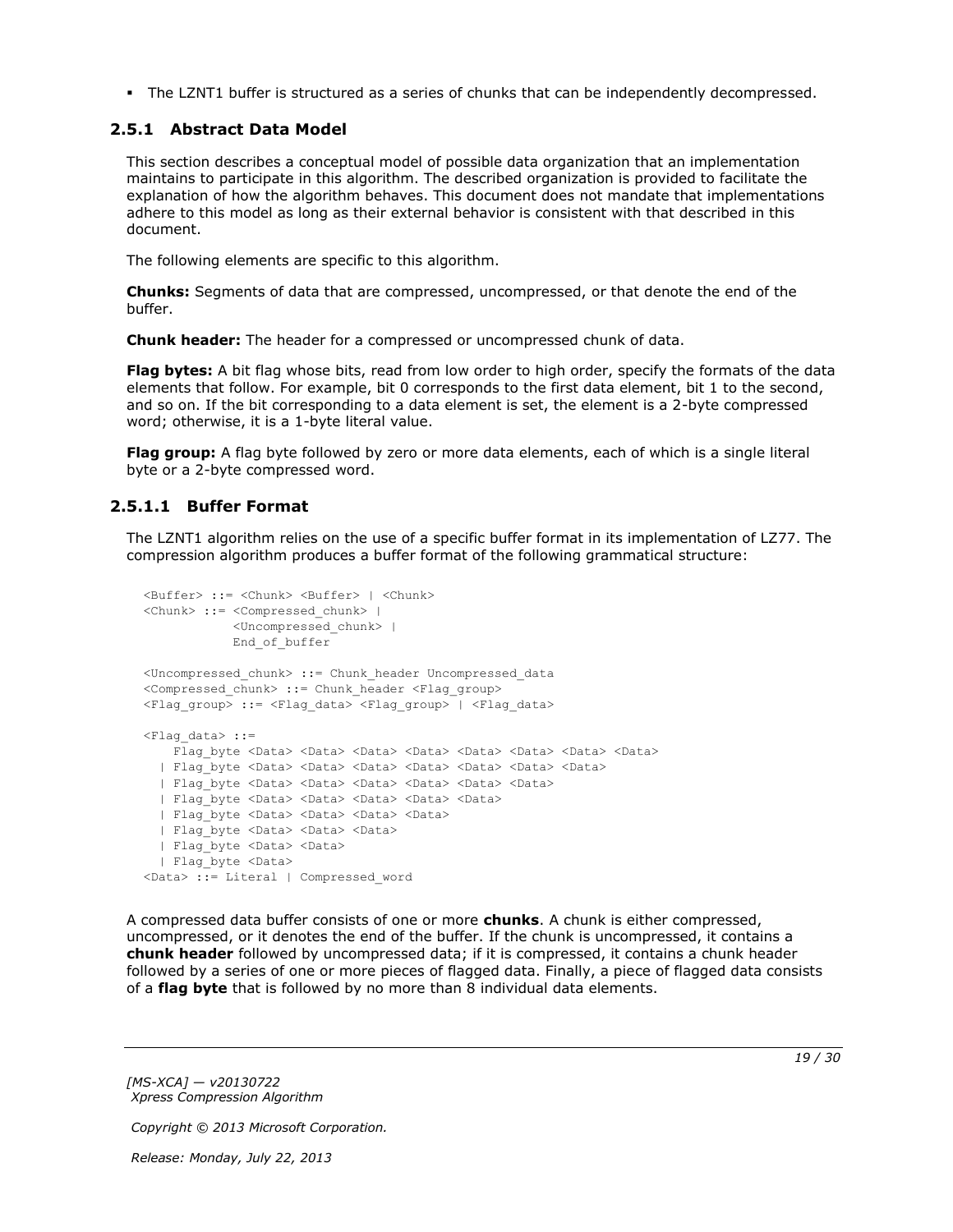The following sections describe the structure of each of these grammatical elements, including constraints on their usage that are not expressed in the raw grammar.

### <span id="page-19-0"></span>**2.5.1.2 Buffers and Chunks**

A compressed buffer consists of a series of one or more compressed output **chunks**. Each chunk begins with a 16-bit header.

If both bytes of the header are 0, the header is an *End\_of\_buffer* terminal that denotes the end of the compressed data stream.

Otherwise, the header MUST be formatted as follows:

- Bit 15 indicates whether the chunk contains compressed data.
- Bits [14:12] contain a signature indicating the format of the subsequent data.
- Bits [11:0] contain the size of the compressed chunk, minus three bytes.

Bit 15 indicates whether the chunk contains compressed data. If this bit is zero, the **chunk header** is followed by uncompressed literal data. If this bit is set, the next byte of the chunk is the beginning of a *Flag\_group* nonterminal that describes some compressed data.

Bits 14 down to 12 contain a signature value. This value MUST always be 3 (unless the header denotes the end of the compressed buffer).

Bits 11 down to 0 contain the size of the compressed chunk minus three bytes. This size otherwise includes the size of any metadata in the chunk, including the chunk header. If the chunk is uncompressed, the total amount of uncompressed data therein can be computed by adding 1 to this value (adding 3 bytes to get the total chunk size, then subtracting 2 bytes to account for the chunk header).

The *End* of buffer character is not required to terminate the compressed buffer. The character is used, however, if space allows. For example, given 20 kilobytes (KB) of uncompressed data and a 10 KB buffer to contain the compressed data, if the size of the compressed data (including metadata) is exactly 10 KB, the capacity of the buffer has been met. In such a case, the *End\_of\_buffer* terminal is not written.

Because the presence of this terminal is not guaranteed, the size of the compressed data MUST be known before data in this format is decompressed.

If an *End\_of\_buffer* terminal is added, the size of the final compressed data is considered not to include the size of the *End\_of\_buffer* terminal.

## <span id="page-19-1"></span>**2.5.1.3 Flag Groups**

If a **chunk** is compressed, its **chunk header** is immediately followed by the first byte of a *Flag\_group* nonterminal.

A **flag group** consists of a **flag byte** followed by zero or more data elements. Each data element is either a single literal byte or a two-byte compressed word. The individual bits of a **flag byte**, taken from low-order bits to high-order bits, specify the formats of the subsequent data elements (such that bit 0 corresponds to the first data element, bit 1 to the second, and so on). If the bit corresponding to a data element is set, the element is a two-byte compressed word; otherwise, it is a one-byte literal.

*[MS-XCA] — v20130722 Xpress Compression Algorithm* 

*Copyright © 2013 Microsoft Corporation.*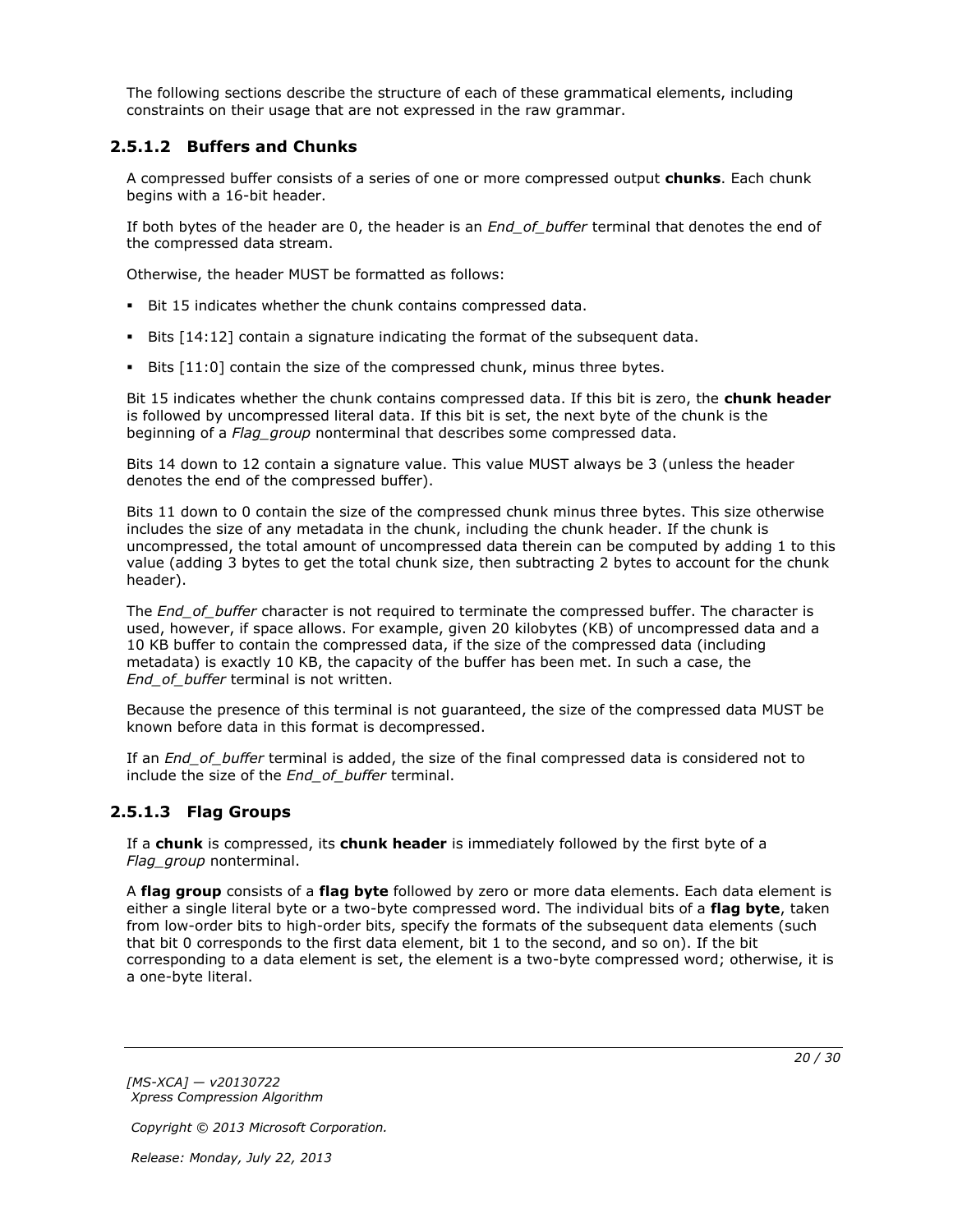## <span id="page-20-0"></span>**2.5.1.4 Data Elements**

A data element MUST either be an uncompressed literal or a compressed word. An uncompressed literal is a byte of data that was not compressed and can therefore be treated as part of the uncompressed data stream. A compressed word is a two-byte value that contains a length and a displacement and whose format varies depending on the portion of the data that is being processed.

Each compressed word consists of a D-byte displacement in the high-order bits and an L-byte length in the low-order bits, subject to the constraints that  $4 \leq D \leq 12$ ,  $4 \leq L \leq 12$ , and  $D + L = 16$ . The displacement in a compressed word is the difference between the current location in the uncompressed data (either the current read point when compressing or the current write point when decompressing) and the location of the uncompressed data corresponding to the compressed word, minus one byte. The length is the amount of uncompressed data that can be found at the appropriate displacement, minus three bytes. While using the compressed buffers, the stored displacement must be incremented by 1 and the stored length must be incremented by 3, to get the actual displacement and length.

For example, the input data for a given compression consists of the following stream:

F F G A A G F E D D E F F E E | F F G A A G F E D D E F E D D

In this case, the data prior to the vertical bar has already been compressed. The next 12 characters of the input stream match the first 12 characters of the data that was already compressed. Moreover, the distance from the current input pointer to the start of this matching string is 15 characters. This can be described by the  $\langle$ displacement, length> pair of  $\langle 15, 12 \rangle$ .

Decompression of this data produces the first portion of the input stream:

F F G A A G F E D D E F F E E |

The next data element is a  $\langle 15, 12 \rangle$  displacement-length pair. The start of the uncompressed data is 15 characters behind the last character in the already uncompressed data, and the length of the data to read is 12 characters. Decompression results in the following buffer.

F F G A A G F E D D E F F E E F F G A A G F E D D E F |

This matches the original data stream.

F F G A A G F E D D E F F E E F F G A A G F E D D E F E D D

The sizes of the displacement and length fields of a compressed word vary with the amount of uncompressed data in the current chunk that has already been processed. The format of a given compressed word is determined as follows:

Let U be the amount of uncompressed data that has already been processed in the current chunk (either the amount that has been read when compressing data or the amount that has been written when decompressing data).

Note that U depends on the offset from the start of a chunk and not the offset from the beginning of the uncompressed data.

Then let M be the largest value in  $[4...12]$  such that 2M < U, or 4 if there is no such value.

*[MS-XCA] — v20130722 Xpress Compression Algorithm* 

*Copyright © 2013 Microsoft Corporation.* 

*Release: Monday, July 22, 2013* 

*21 / 30*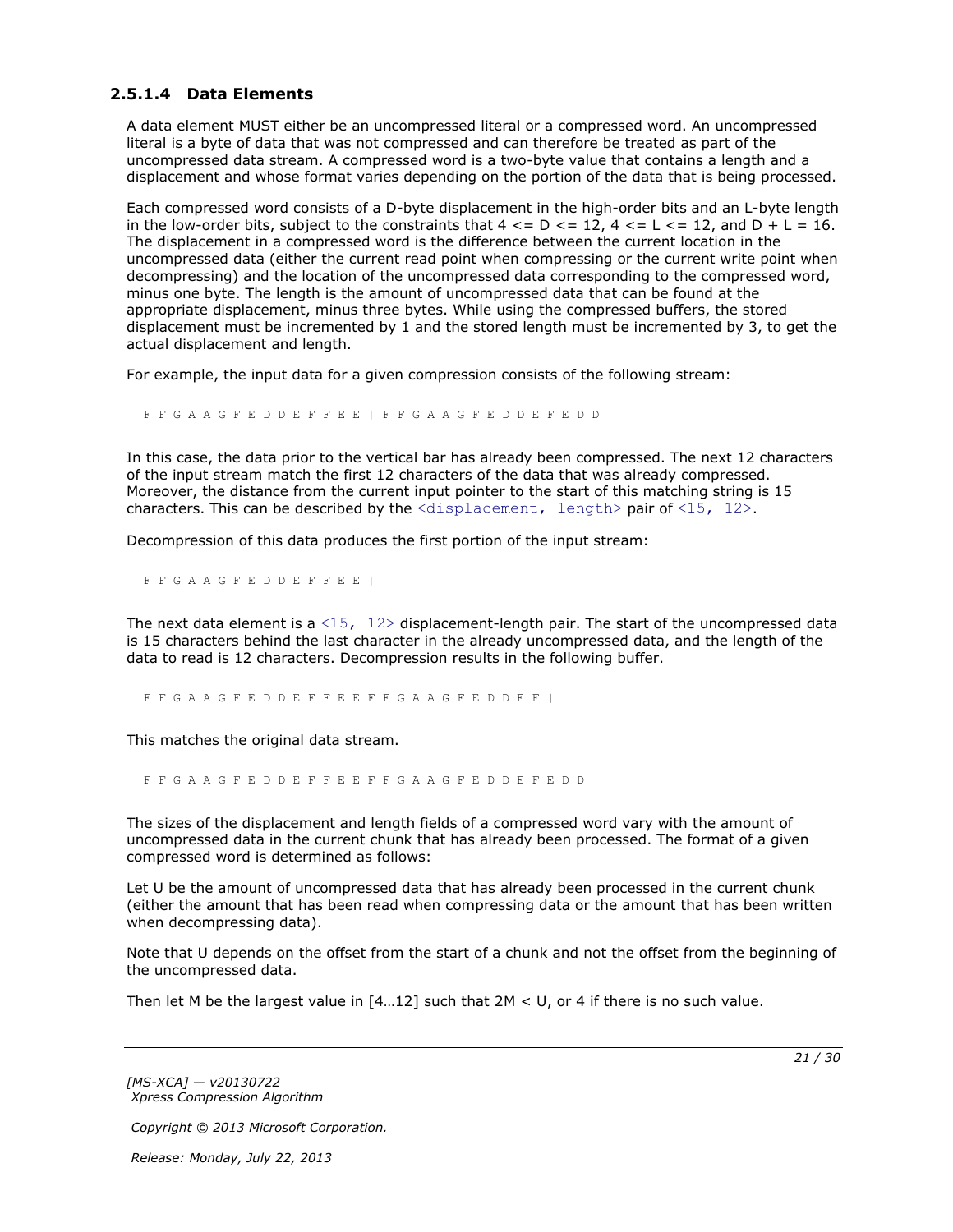A compressed word then has the format  $D = M$  and  $L = 16 - M$ , with the displacement occupying D high-order bits and the length occupying L low-order bits.

## <span id="page-21-0"></span>**2.5.2 Initialization**

<span id="page-21-5"></span><span id="page-21-3"></span>None.

### <span id="page-21-1"></span>**2.5.3 Processing Rules**

Input streams are compressed in units of 4096 bytes. The process of creating a chunk is complete if at least 4096 bytes of data or the remainder of the input buffer is compressed. If the data remains in the input buffer, the processing of a new chunk is started.

Lempel-Ziv compression does not require that the entirety of the data to which a compressed word refers actually be in the uncompressed buffer when the word is processed. In other words, it is not required that (U – displacement + length < U). Therefore, when processing a compressed word, data MUST be copied from the start of the uncompressed target region to the end—that is, the byte at (U – displacement) MUST be copied first, then (U – displacement  $+1$ ), and so on, because the compressed word might refer to data that will be written during decompression.

Some of the bits in a flag byte might not be used. To process compressed buffers, the size of the compressed chunk that is stored in the chunk header MUST be used to determine the position of the last valid byte in the chunk. The size value MUST ignore flag bits that correspond to bytes outside the chunk.

### <span id="page-21-2"></span>**2.5.4 Processing**

<span id="page-21-4"></span>For a discussion of LZ77 processing similar to that of the LZNT1 variant, see sections [2.3](#page-14-2) and [2.4](#page-16-5) on Plain LZ77 compression and decompression.

*[MS-XCA] — v20130722 Xpress Compression Algorithm* 

*Copyright © 2013 Microsoft Corporation.*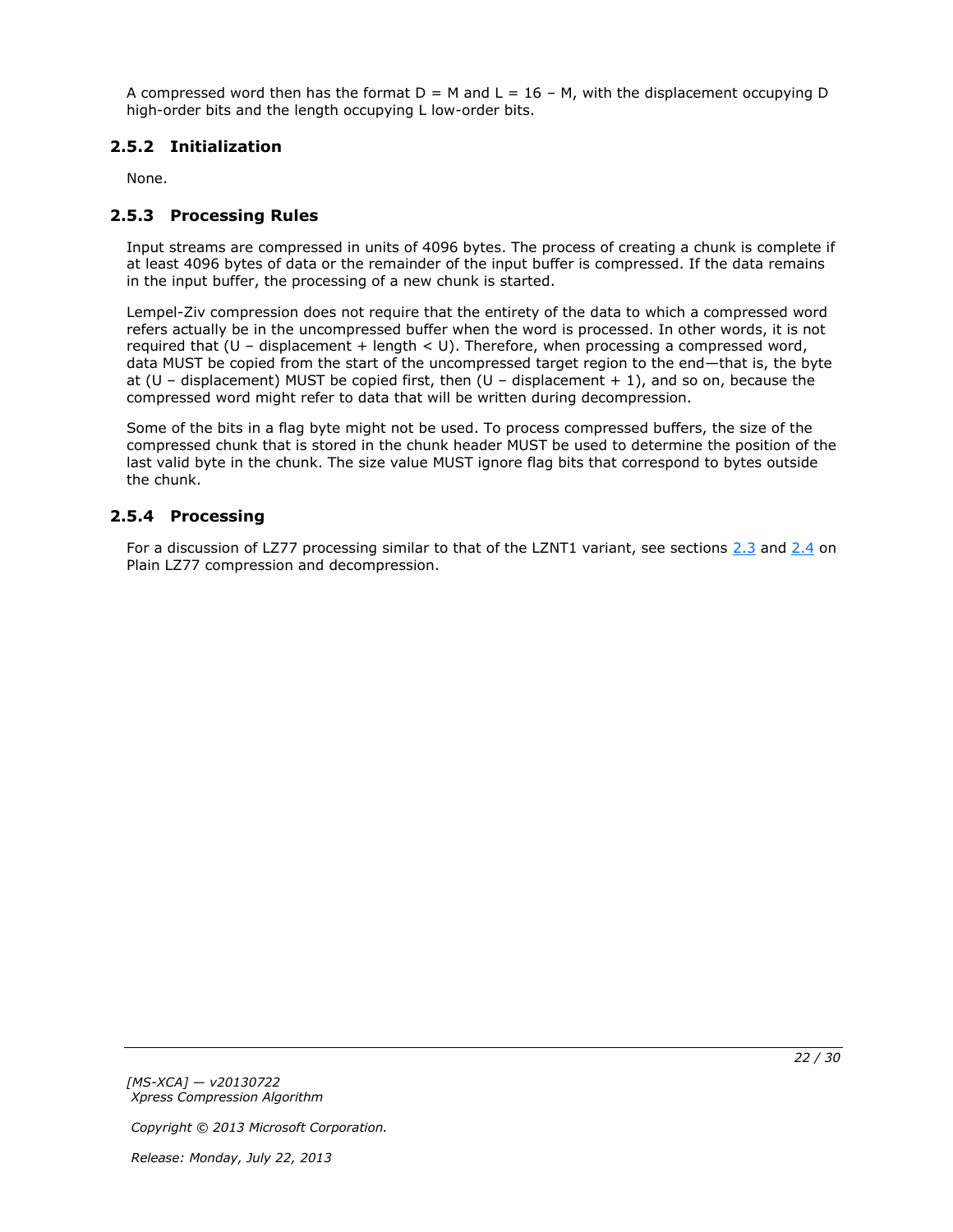# <span id="page-22-0"></span>**3 Algorithm Examples**

## <span id="page-22-1"></span>**3.1 LZ77**

<span id="page-22-3"></span>With the Plain LZ77 variant of the algorithm, the uncompressed ASCII string abcdefghijklmnopqrstuvwxyz is compressed as follows, in hexadecimal.

3f 00 00 00 61 62 63 64 65 66 67 68 69 6a 6b 6c 6d 6e 6f 70 71 72 73 74 75 76 77 78 79 7a

The first 4 bytes encode the first 32 literal or match flags (in this case, 26 zero bits, representing the 26 literals to follow, then 6 one bits, because any extra flag bits are ones). The next 26 bytes are the ASCII representation of the input string.

The uncompressed input is the 300-byte ASCII string:

abcabcabcabcabcabcabcabcabcabcabcabcabcabcabcabcabcabcabcabcabcabcabcabcabcabcabcabcabcabcabc abcabcabcabcabcabcabcabcabcabcabcabcabcabcabcabcabcabcabcabcabcabcabcabcabcabcabcabcabcabcabc abcabcabcabcabcabcabcabcabcabcabcabcabcabcabcabcabcabcabcabcabcabcabcabcabcabcabcabcabcabcabc abcabcabcabcabcabcabc

In this case, using Plain LZ77, those 300 bytes are encoded as follows:

<span id="page-22-4"></span>ff ff ff 1f 61 62 63 17 00 0f ff 26 01

This is the encoding of abc[match: distance =  $3$ , length = 297].

### <span id="page-22-2"></span>**3.2 LZ77+Huffman**

The uncompressed ASCII string abcdefghijklmnopgrstuvwxyz is compressed as a sequence of literals, as follows, in hexadecimal.

00 00 00 00 00 00 00 00 00 00 00 00 00 00 00 00 00 00 00 00 00 00 00 00 00 00 00 00 00 00 00 00 00 00 00 00 00 00 00 00 00 00 00 00 00 00 00 00 50 55 55 55 55 55 55 55 55 55 55 45 44 04 00 00 00 00 00 00 00 00 00 00 00 00 00 00 00 00 00 00 00 00 00 00 00 00 00 00 00 00 00 00 00 00 00 00 00 00 00 00 00 00 00 00 00 00 00 00 00 00 00 00 00 00 00 00 00 00 00 00 00 00 00 00 00 00 00 00 04 00 00 00 00 00 00 00 00 00 00 00 00 00 00 00 00 00 00 00 00 00 00 00 00 00 00 00 00 00 00 00 00 00 00 00 00 00 00 00 00 00 00 00 00 00 00 00 00 00 00 00 00 00 00 00 00 00 00 00 00 00 00 00 00 00 00 00 00 00 00 00 00 00 00 00 00 00 00 00 00 00 00 00 00 00 00 00 00 00 00 00 00 00 00 00 00 00 00 00 00 00 00 00 00 00 00 00 00 00 00 00 00 00 00 00 00 00 00 00 00 00 00 00 00 00 00 00 d8 52 3e d7 94 11 5b e9 19 5f f9 d6 7c df 8d 04 00 00 00 00

The first 256 bytes represent the Huffman code lengths. In this case, most of these values are zero because those symbols are not used. The few nonzero values represent the code lengths (5 bits or 4 bits in this case) of the literal symbols corresponding to the ASCII characters of the lowercase alphabet, as well as the end-of-file (EOF) symbol (symbols index 256). The last few bytes in the buffer are the Huffman encoding of the string abcdefghijklmnopqrstuvwxyz[EOF].

The uncompressed data is the following 300-byte ASCII string:

abcabcabcabcabcabcabcabcabcabcabcabcabcabcabcabcabcabcabcabcabcabcabcabcabcabcabcabcabcabcabc abcabcabcabcabcabcabcabcabcabcabcabcabcabcabcabcabcabcabcabcabcabcabcabcabcabcabcabcabcabcabc

*[MS-XCA] — v20130722 Xpress Compression Algorithm*  *23 / 30*

*Copyright © 2013 Microsoft Corporation.*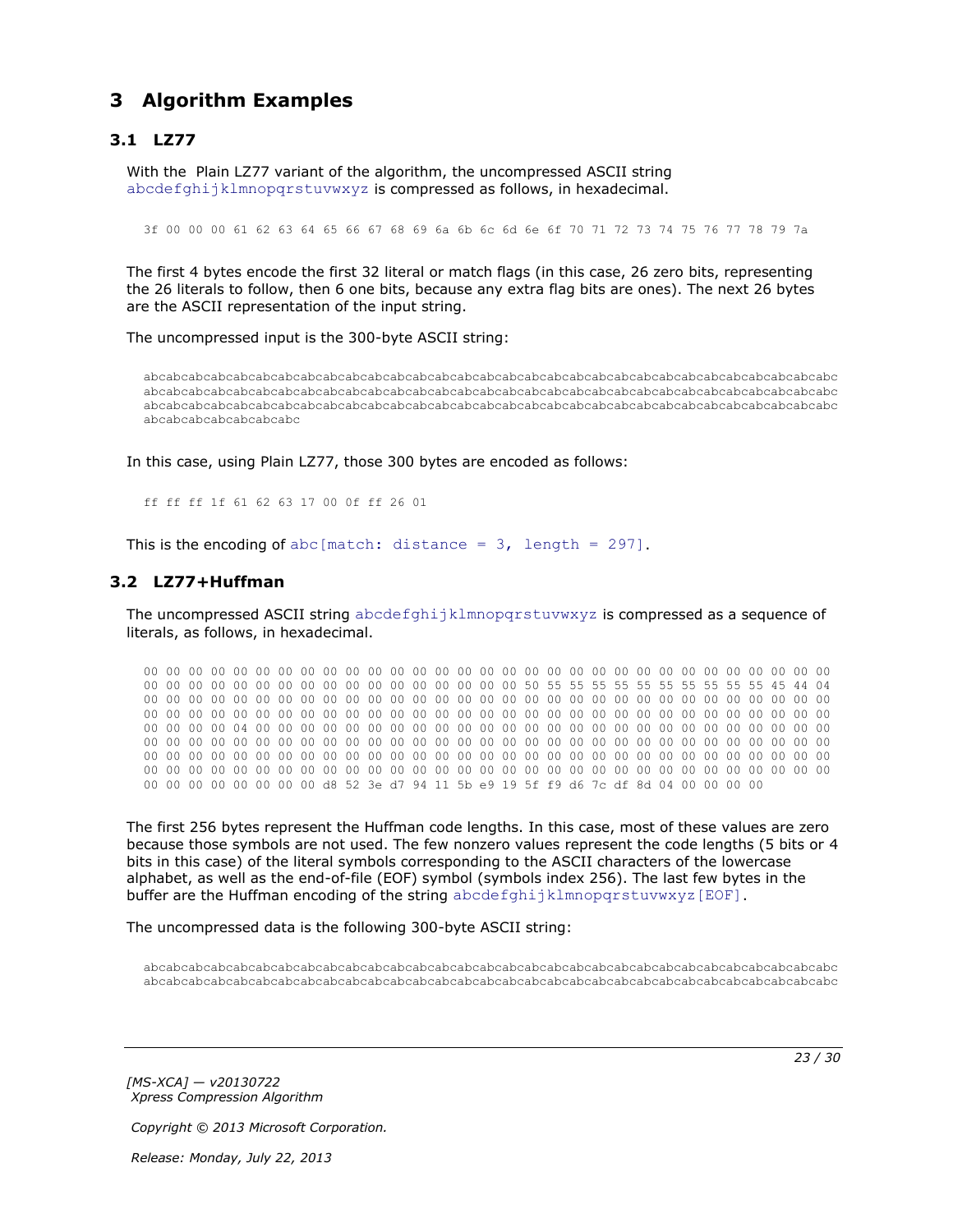abcabcabcabcabcabcabcabcabcabcabcabcabcabcabcabcabcabcabcabcabcabcabcabcabcabcabcabcabcabcabc abcabcabcabcabcabcabc

#### The LZ77+Huffman algorithm encodes it as follows:

00 00 00 00 00 00 00 00 00 00 00 00 00 00 00 00 00 00 00 00 00 00 00 00 00 00 00 00 00 00 00 00 00 00 00 00 00 00 00 00 00 00 00 00 00 00 00 00 30 23 00 00 00 00 00 00 00 00 00 00 00 00 00 00 00 00 00 00 00 00 00 00 00 00 00 00 00 00 00 00 00 00 00 00 00 00 00 00 00 00 00 00 00 00 00 00 00 00 00 00 00 00 00 00 00 00 00 00 00 00 00 00 00 00 00 00 00 00 00 00 00 00 00 00 00 00 00 00 02 00 00 00 00 00 00 00 00 00 00 00 00 00 00 20 00 00 00 00 00 00 00 00 00 00 00 00 00 00 00 00 00 00 00 00 00 00 00 00 00 00 00 00 00 00 00 00 00 00 00 00 00 00 00 00 00 00 00 00 00 00 00 00 00 00 00 00 00 00 00 00 00 00 00 00 00 00 00 00 00 00 00 00 00 00 00 00 00 00 00 00 00 00 00 00 00 00 00 00 00 00 00 00 00 00 00 00 00 00 00 00 00 00 00 00 00 00 00 00 00 00 00 00 00 00 00 00 a8 dc 00 00 ff 26 01

The first 256 bytes are the Huffman code lengths. The nonzero symbols are the literals 'a', 'b', and 'c'; the EOF symbol; and one match symbol. The last few bytes encode abc [match: distance=3, length=297][EOF]. This example illustrates how long match lengths are encoded. In the last bytes of the compressed data, note the calculation  $0x126 = 294 = 297 - 3$ . Because it is the minimum match length, 3 is subtracted from each match length before it is encoded.

#### <span id="page-23-0"></span>**3.3 LZNT1**

<span id="page-23-1"></span>The following shows an example of LZ77 compression in which the compressed word references data that is not wholly contained in the uncompressed buffer at the time when the word is processed. In this scenario, the compressed word is processed by copying data from the start of the uncompressed target region to the end.

The following ANSI string, including the terminal NUL, is 142 bytes in length.

F# F# G A A G F# E D D E F# F# E E F# F# G A A G F# E D D E F# E D D E E F# D E F# G F# D E F# G F# E D E A F# F# G A A G F# E D D E F# E D D

The algorithm, using the standard compression engine, produces the following hexadecimal output with a length of 59 bytes.

0x00000000: 38 b0 88 46 23 20 00 20 0x00000008: 47 20 41 00 10 a2 47 01 0x00000010: a0 45 20 44 00 08 45 01 0x00000018: 50 79 00 c0 45 20 05 24 0x00000020: 13 88 05 b4 02 4a 44 ef 0x00000028: 03 58 02 8c 09 16 01 48 0x00000030: 45 00 be 00 9e 00 04 01 0x00000038: 18 90 00

The compressed data is contained in a single chunk. The chunk header, interpreted as a 16-bit value, is 0xB038. Bit 15 is 1, so the chunk is compressed; bits 14 through 12 are the correct signature value (3); and bits 11 through 0 are decimal 56, so the chunk is 59 bytes in size.

The next byte, 0x88, is a flag byte. Bits 0, 1, and 2 of this byte are clear, so the next 3 bytes are not compressed. They are 0x46 ('F'), 0x23 ('#'), and 0x20 (a space). The output stream now contains "F# ".

*[MS-XCA] — v20130722 Xpress Compression Algorithm* 

*Copyright © 2013 Microsoft Corporation.*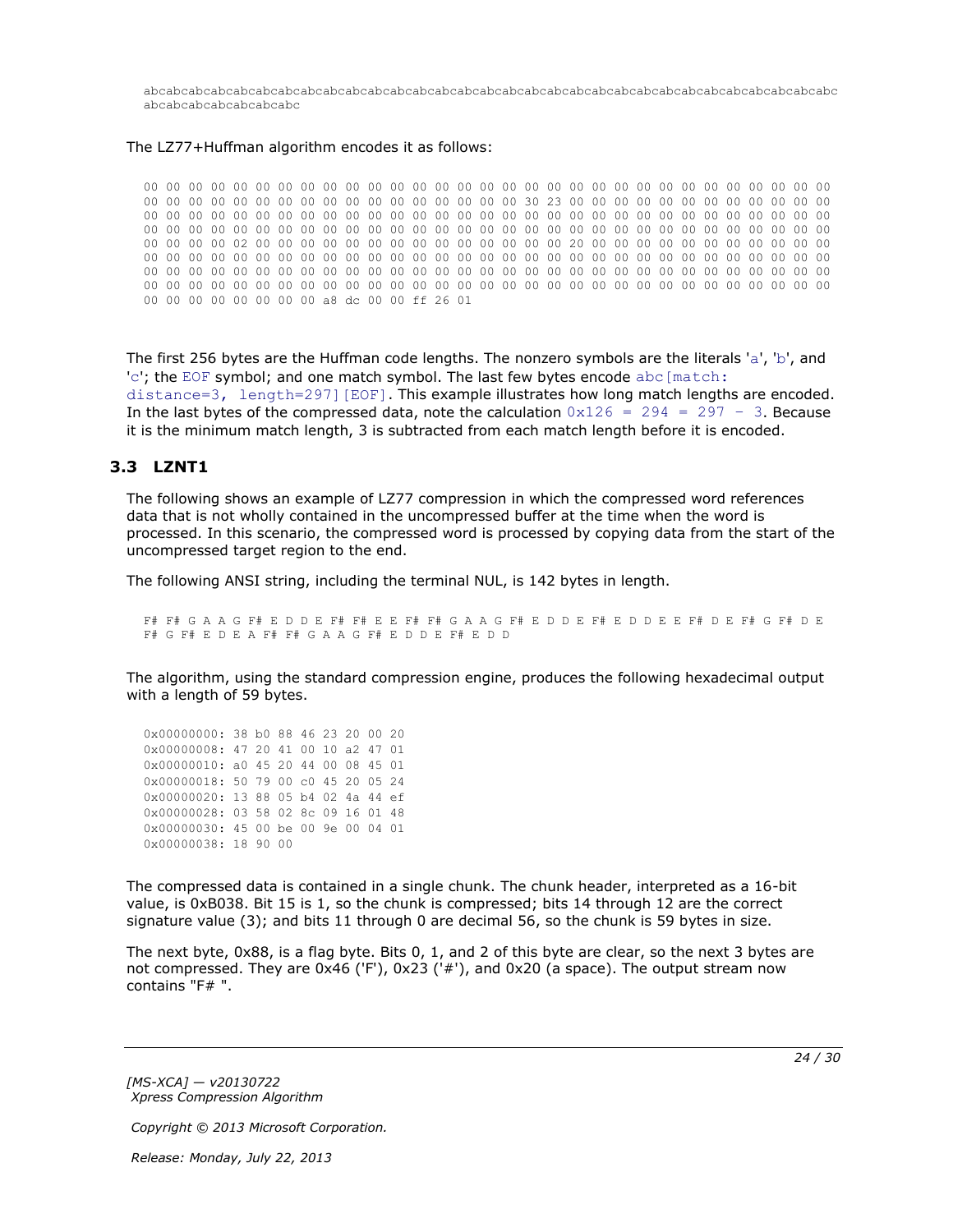Bit 3 of the flag byte is set, however, so the next two bytes are part of a compressed word; in this case, that word is 0x2000. Here, the offset from the start of the uncompressed data, U, is 3 bytes; there is no value M such that M  $>= 4$  and 2M  $<$  U, so the compressed word has 4 bits of displacement and 12 bits of length. The stored displacement is 2 (0010) and the stored length is 0 (0000 0000 0000); the actual displacement is 3  $(2 + 1 = 3)$  and the length is 3  $(0 + 3 = 3)$ . The next 3 characters of uncompressed data are "F#", which results in an uncompressed string of length 6: "F# F# ".

Bits 4 through 6 of the flag byte are clear, so the next three bytes are literals: 0x47 ('G'), 0x20 (a space), and  $0x41$  ('A'). The string is now "F# F# G A". Bit 7 is set, so the next two bytes are a compressed word, 0x1000. The offset from the start of the chunk is 9 bytes, so the compressed word once again has 4 bits of displacement and 12 bits of length. The stored displacement is 1 (0001) and the stored length is 0 (0000 0000 0000); thus, the final displacement is 2 (1 + 1 = 2) and the final length is  $3(0 + 3 = 3)$ .

This is a case in which the current uncompressed length (9 bytes) minus the displacement plus the length (10 bytes) actually exceeds the amount of uncompressed data, so character-by-character copying from the beginning of the displaced region is important. The first character is a space, so the string is "F# F# G A "; the next character is an A, resulting in "F# F# G A A"; and the next is the space that was just written, resulting in "F# F# G A A ".

The rest of the decompression proceeds similarly.

The final flag byte is located at offset 0x37. This is the 56th byte of compressed data; only three bytes remain. The flag byte is 0x01, so the next two bytes are a single compressed word. The final byte is a literal value, 0x00. The remainder of the flag byte is ignored because no data remains in the buffer.

*[MS-XCA] — v20130722 Xpress Compression Algorithm* 

*Copyright © 2013 Microsoft Corporation.*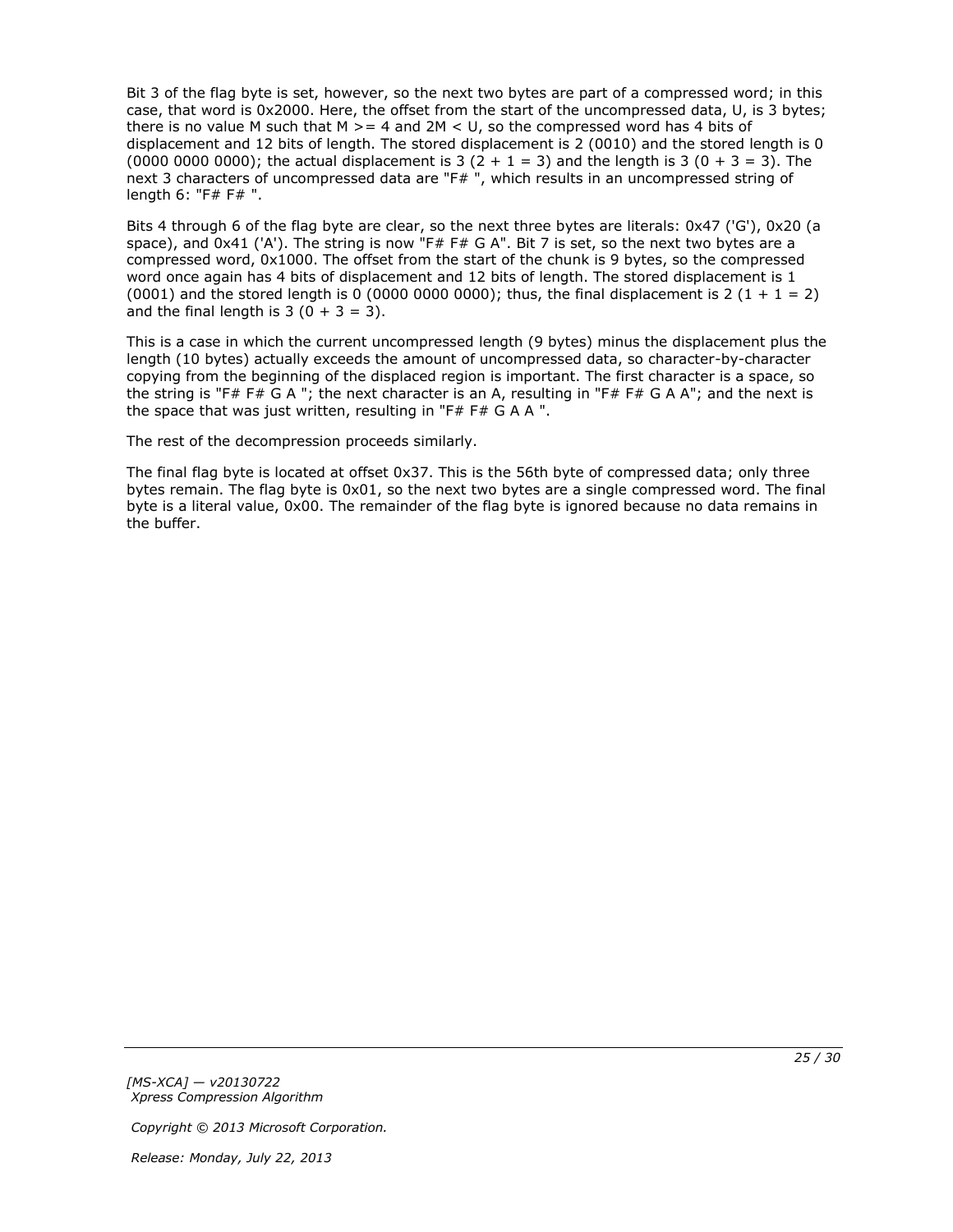# <span id="page-25-0"></span>**4 Security**

# <span id="page-25-1"></span>**4.1 Security Considerations for Implementers**

<span id="page-25-3"></span>Implementers of the decompression method need to ensure that their code fails correctly on invalid input instead of overwriting memory locations outside the caller's output buffer. Implementers need to assume that the input buffer could be corrupted or may be maliciously constructed to cause the decompression function to read or write outside the buffers it is provided. A particularly subtle case involves guarding against integer/pointer overflow bugs when the input buffer contains long match lengths.

# <span id="page-25-2"></span>**4.2 Index of Security Parameters**

<span id="page-25-4"></span>None.

*[MS-XCA] — v20130722 Xpress Compression Algorithm* 

*Copyright © 2013 Microsoft Corporation.*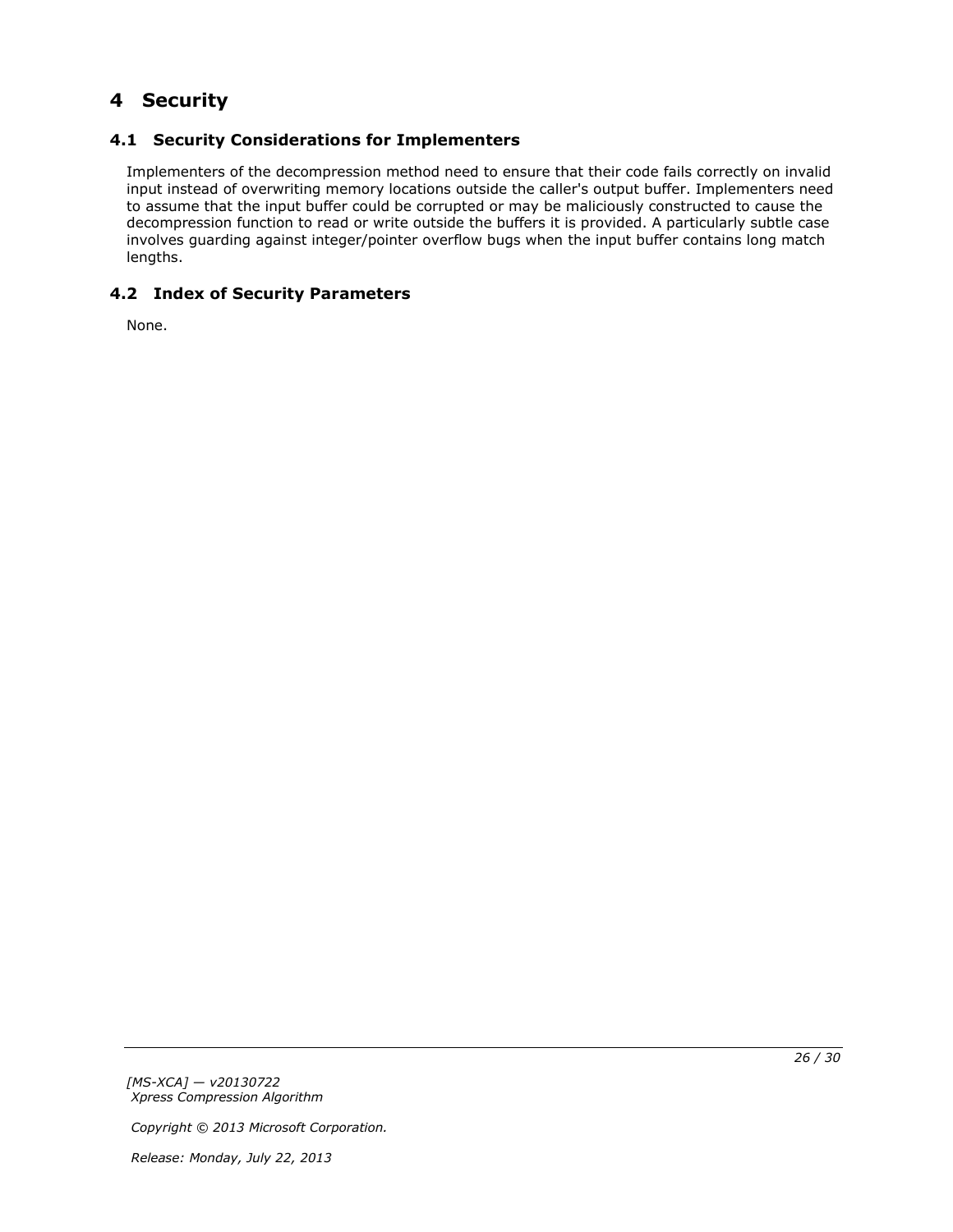# <span id="page-26-0"></span>**5 Appendix A: Product Behavior**

<span id="page-26-1"></span>The information in this specification is applicable to the following Microsoft products or supplemental software. References to product versions include released service packs:

- **Windows 2000 operating system**
- **Windows XP operating system**
- **Windows Server 2003 operating system**
- **Windows Server 2003 R2 operating system**
- **Windows Vista operating system**
- **Windows Server 2008 operating system**
- Windows 7 operating system
- Windows Server 2008 R2 operating system
- Windows 8 operating system
- **Windows Server 2012 operating system**

Exceptions, if any, are noted below. If a service pack or Quick Fix Engineering (QFE) number appears with the product version, behavior changed in that service pack or QFE. The new behavior also applies to subsequent service packs of the product unless otherwise specified. If a product edition appears with the product version, behavior is different in that product edition.

Unless otherwise specified, any statement of optional behavior in this specification that is prescribed using the terms SHOULD or SHOULD NOT implies product behavior in accordance with the SHOULD or SHOULD NOT prescription. Unless otherwise specified, the term MAY implies that the product does not follow the prescription.

*[MS-XCA] — v20130722 Xpress Compression Algorithm* 

*Copyright © 2013 Microsoft Corporation.*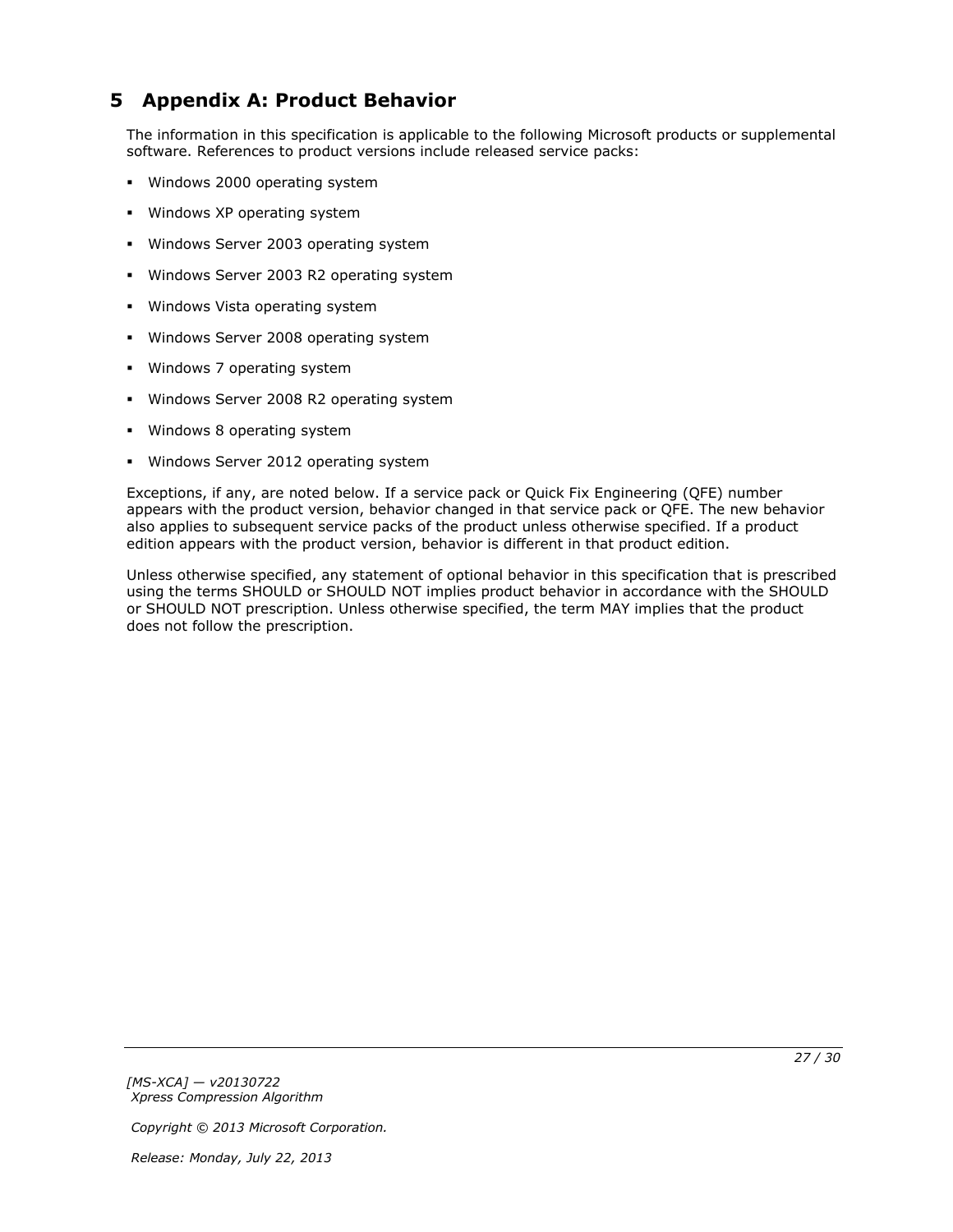# <span id="page-27-0"></span>**6 Change Tracking**

<span id="page-27-1"></span>No table of changes is available. The document is either new or has had no changes since its last release.

*[MS-XCA] — v20130722 Xpress Compression Algorithm* 

*Copyright © 2013 Microsoft Corporation.*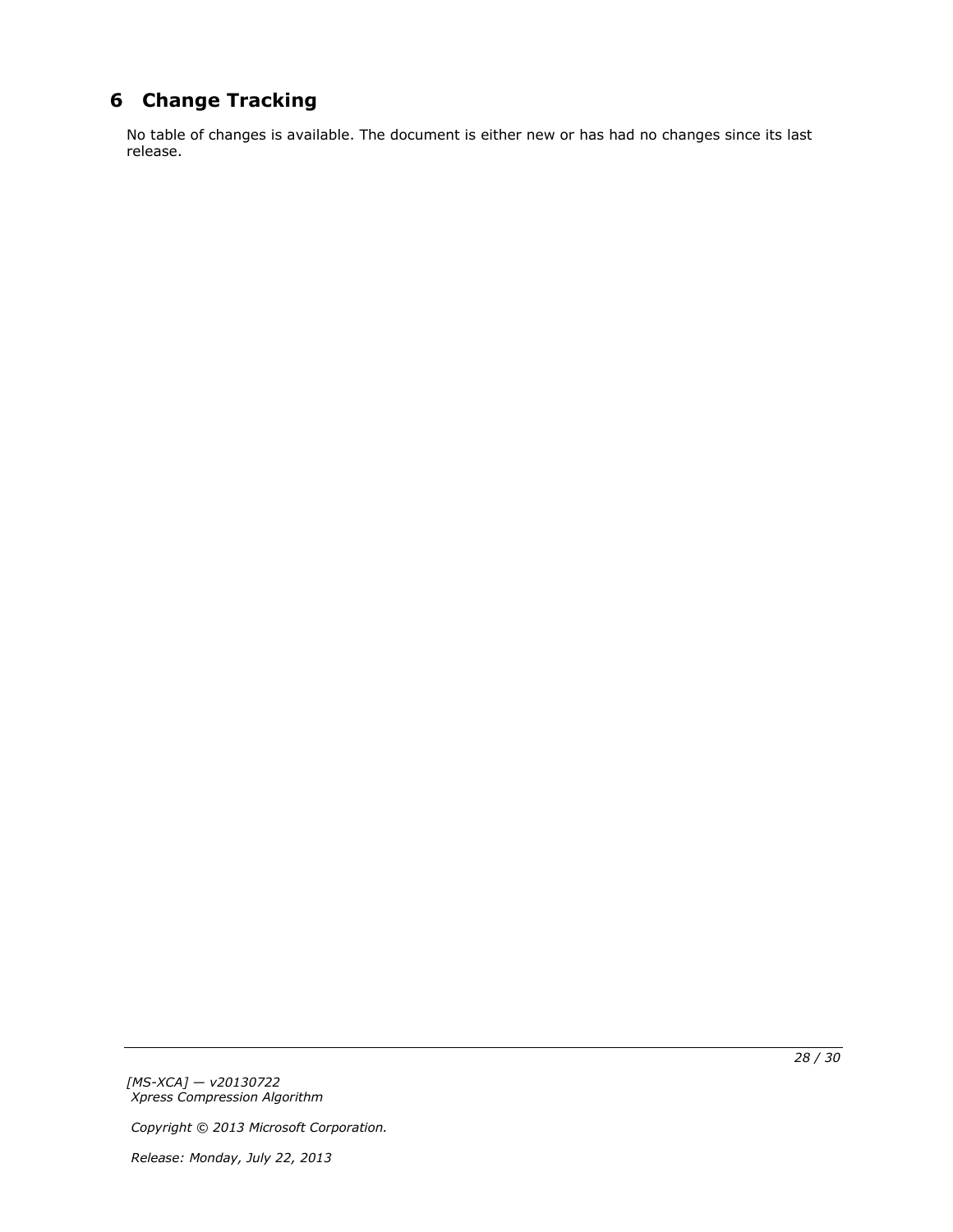# <span id="page-28-0"></span>**7 Index**

## **A**

Abstract data model [LZ77+Huffman compression algorithm](#page-6-8) 7 **[LZNT1](#page-18-2) 19** [plain LZ77 compression algorithm](#page-14-3) 15 [plain LZ77 decompression algorithm](#page-16-6) 17 [Applicability](#page-5-6) 6

## **C**

[Change tracking](#page-27-1) 28

## **D**

Data model - abstract [LZ77+Huffman compression algorithm](#page-6-8) 7 [LZ77+Huffman decompression algorithm](#page-13-5) 14 [plain LZ77 compression algorithm](#page-14-3) 15 [plain LZ77 decompression algorithm](#page-16-6) 17

### **E**

Examples [LZ77](#page-22-3) 23 [LZ77+Huffman](#page-22-4) 23 [LZNT1](#page-23-1) 24

## **G**

[Glossary](#page-4-9) 5

### **I**

Implementer - [security considerations](#page-25-3) 26 [Index of security parameters](#page-25-4) 26 [Informative references](#page-5-7) 6 Initialization [LZ77+Huffman compression algorithm](#page-6-9) 7 [LZ77+Huffman decompression algorithm](#page-13-6) 14 **[LZNT1](#page-21-3) 22** [plain LZ77 compression algorithm](#page-15-3) 16 [plain LZ77 decompression algorithm](#page-16-7) 17 [Introduction](#page-4-10) 5

### **L**

[LZ77 example](#page-22-3) 23 LZ77+Huffman compression algorithm [abstract data model](#page-6-8) 7 [initialization](#page-6-9) 7 [overview](#page-6-10) 7 phases [final encoding](#page-10-1) 11 [Huffman code construction](#page-9-1) 10 [LZ77](#page-6-7) 7 [processing rules](#page-6-11) 7 LZ77+Huffman decompression algorithm [abstract data model](#page-13-5) 14

[initialization](#page-13-6) 14 [processing](#page-13-7) 14 [processing rules](#page-13-8) 14 [LZ77+Huffman example](#page-22-4) 23 [LZNT1 algorithm abstract data model](#page-18-2) 19 [LZNT1 algorithm buffer format](#page-18-3) 19 [LZNT1 algorithm details](#page-17-1) 18 [LZNT1 algorithm initialization](#page-21-3) 22 [LZNT1 algorithm processing](#page-21-4) 22 [LZNT1 algorithm processing rules](#page-21-5) 22 [LZNT1 example](#page-23-1) 24

# **N**

[Normative references](#page-5-8) 6

### **O**

[Overview \(synopsis\)](#page-5-9) 6

#### **P**

Parameters - [security index](#page-25-4) 26 Phases - LZ77+Huffman compression algorithm [final encoding](#page-10-1) 11 [Huffman code construction](#page-9-1) 10 [LZ77](#page-6-7) 7 Plain LZ77 compression algorithm [abstract data model](#page-14-3) 15 [initialization](#page-15-3) 16 [processing](#page-15-4) 16 [processing rules](#page-15-5) 16 Plain LZ77 decompression algorithm [abstract data model](#page-16-6) 17 [initialization](#page-16-7) 17 [processing](#page-16-8) 17 [processing rules](#page-16-9) 17 Processing [LZ77+Huffman decompression algorithm](#page-13-7) 14 **[LZNT1](#page-21-4) 22** [plain LZ77 compression algorithm](#page-15-4) 16 [plain LZ77 decompression algorithm](#page-16-8) 17 Processing rules [LZ77+Huffman compression algorithm](#page-6-11) 7 [LZ77+Huffman decompression algorithm](#page-13-8) 14 **[LZNT1](#page-21-5) 22** [plain LZ77 compression algorithm](#page-15-5) 16 [plain LZ77 decompression algorithm](#page-16-9) 17 [Product behavior](#page-26-1) 27

### **R**

References [informative](#page-5-7) 6 [normative](#page-5-8) 6 [Relationship to protocols and other algorithms](#page-5-10) 6

**S**

*[MS-XCA] — v20130722 Xpress Compression Algorithm* 

*Copyright © 2013 Microsoft Corporation.*